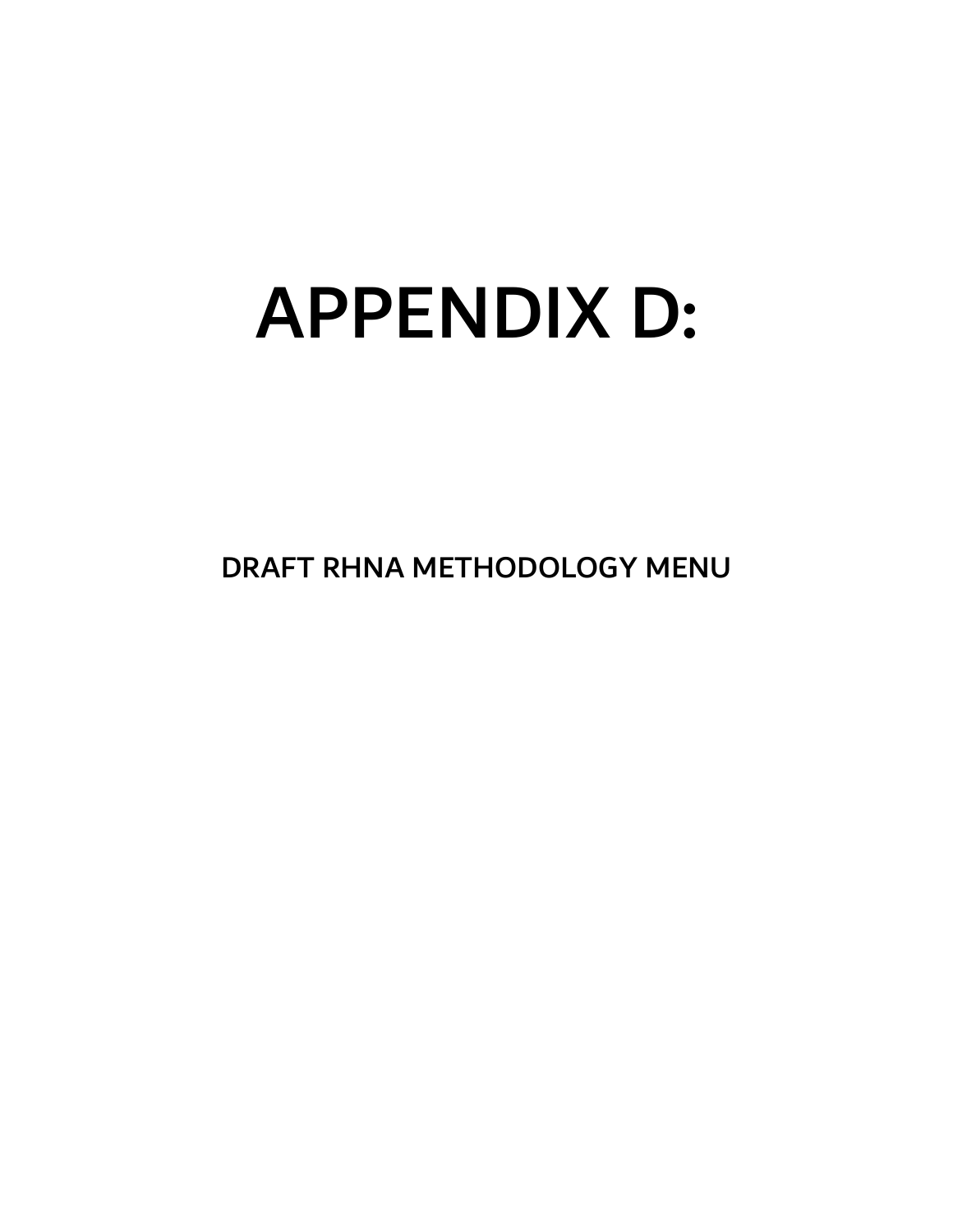#### **DRAFT REGIONAL HOUSING NEEDS ALLOCATION METHODOLOGY MENU**

#### OVERVIEW

The Regional Housing Needs Allocation (RHNA) is the state-required process that seeks to ensure cities and counties are planning for enough housing to accommodate all economic segments of the community. The process is split into three steps:

- 1. *Regional Determination:* The State Department of Housing and Community Development (HCD) provides each region a Regional Determination of housing need, which includes a total number of units split into four income categories.
- 2. *RHNA Methodology:* Councils of Governments are responsible for developing a RHNA Methodology for allocating the Regional Determination to each jurisdiction in the region. This methodology must further a series of State objectives.
- 3. *Housing Element Updates:* Jurisdictions must then adopt a housing element that demonstrates, among other things, how the jurisdiction can accommodate its assigned RHNA number through its zoning. The state reviews each jurisdiction's housing element for compliance.

This document provides a draft menu of RHNA methodologies, including a staff recommended option. It will describe the RHNA objectives, methodology framework, and adjustment factors.

The Final SACOG Regional Determination for Cycle 6 of RHNA (2021-2029) is 153,512 units. The Determination began with a consultation between HCD and SACOG staff to discuss HCD's approach, data sources, and timeline. Through this consultation, SACOG staff worked with HCD staff to provide region-specific suggestions for applying state law fairly and appropriately. Based on that consultation, HCD issued a Regional Determination of 153,512 units to SACOG on July 18, 2019, which includes adjustments for vacancy, replacement, overcrowding, and cost burden per state law (see the RHNA Determination Memo from HCD at the end of this document for more details). SACOG staff presented the determination to the three SACOG committees in August 2019 to walk through the process by which HCD calculates the Regional Determination. As of 8/17/19, 30 days after receipt by SACOG, the determination became final.

#### IMPLICATIONS OF RHNA FOR LOCAL GOVERNMENTS

The RHNA methodology will assign housing units to each jurisdiction in the SACOG region, broken down into four income categories: very low-, low-, moderate- and above moderate-income (see table below for a breakdown of how these categories are defined in terms of median income). Following the assignment of housing units, jurisdictions must adopt a housing element by August 2021 that demonstrates, among other things, how they can accommodate the assigned RHNA numbers through zoning.

| Income Category       | Household Income Bucket<br>(Based on Area Median Income) |
|-----------------------|----------------------------------------------------------|
| Above Moderate Income | $(120+%)$                                                |
| Moderate Income       | $(80-120%)$                                              |
| Low Income            | $(50-80%)$                                               |
| Very Low Income       | (<50%)                                                   |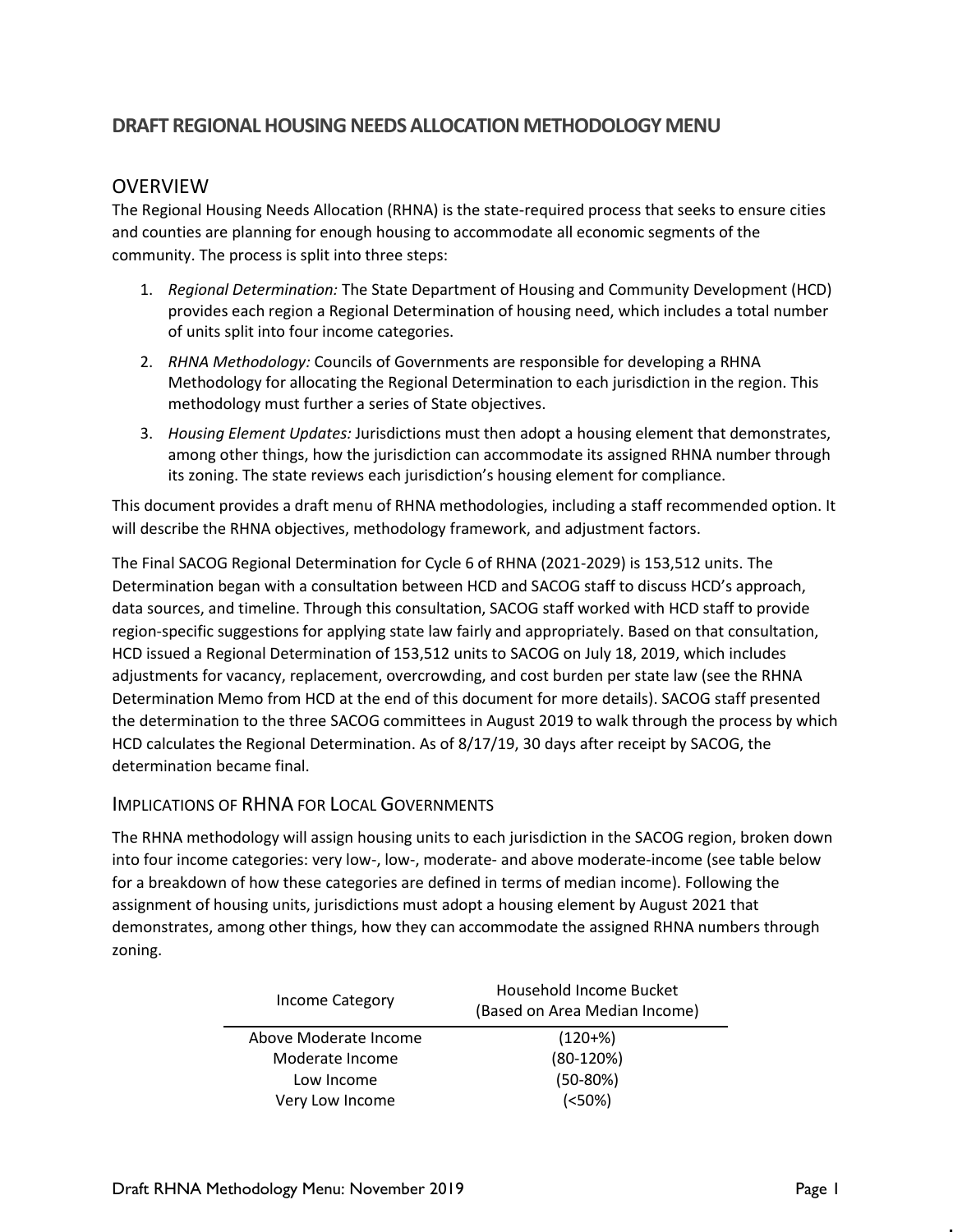A key assumption of the RHNA requirements is that the higher the allowed density in the zoning, the more likely it is to be able to accommodate affordable housing. While above moderate-income RHNA can be accommodated on single family zoned sites, the lower income categories (very low- and lowincome) can only be accommodated on sites zoned for higher densities (typically 20 or 30 units per acre). If a jurisdiction does not have enough zoning capacity to accommodate all income categories of its RHNA, it must identify sites and rezone them by 2024.

#### LOCAL PLANNER AND STAKEHOLDER INPUT

The RHNA methodology framework and menu described in this document represents the culmination of input from the public, local housing planners, and housing stakeholders across the region. Over the last 14 months, SACOG has worked with stakeholders a number of ways, including:

- Seven regionwide local government housing planner meetings (July 2018 August 2019)
- Four Regional Planning Partnership (RPP) meetings (February, April, June, and August 2019);
- RHNA factors meetings with local planners in each of the six counties, plus special meetings with UC Davis and Tahoe Regional Planning Agency
- Four regional manager/director meetings (November 2018, March, May, and August 2019)
- Ten presentations for local government planning commissions and city council meetings (2019)

These meetings provided an opportunity for SACOG to discuss and solicit feedback on the types of data that could be used to further the RHNA objectives, the assumptions that should be made, as well as information regarding conditions in individual jurisdictions that should be taken into consideration.

#### RHNA OBJECTIVES

Adopting the RHNA Methodology is the only step of the RHNA cycle for which SACOG has direct discretion. However, state statute requires SACOG to demonstrate how its methodology "furthers" the five RHNA objectives shown below. This not only requires consistency, but proactive inclusion of each objective into the methodology. Each objective is summarized in brief below followed by more detailed information on how these objectives affect the distribution of housing units across the region.

#### OBJECTIVE 1. INCREASE HOUSING SUPPLY AND MIX OF HOUSING TYPES

*"Increasing the housing supply and the mix of housing types, tenure, and affordability in all cities and counties within the region in an equitable manner, which shall result in each jurisdiction receiving an allocation of units for low- and very low-income households."*

This objective is inherently addressed through a methodology that assigns units at different income categories to each jurisdiction across the region. All of the options described for the draft methodology accomplishes this by ensuring each jurisdiction receives an allocation for low- and very low-income units.

#### OBJECTIVE 2. PROMOTE INFILL, EQUITY, AND ENVIRONMENT

*"Promoting infill development and socioeconomic equity, the protection of environmental and agricultural resources, the encouragement of efficient development patterns, and the achievement of the region's greenhouse gas reductions targets provided by the State Air Resources Board pursuant to Section 65080."*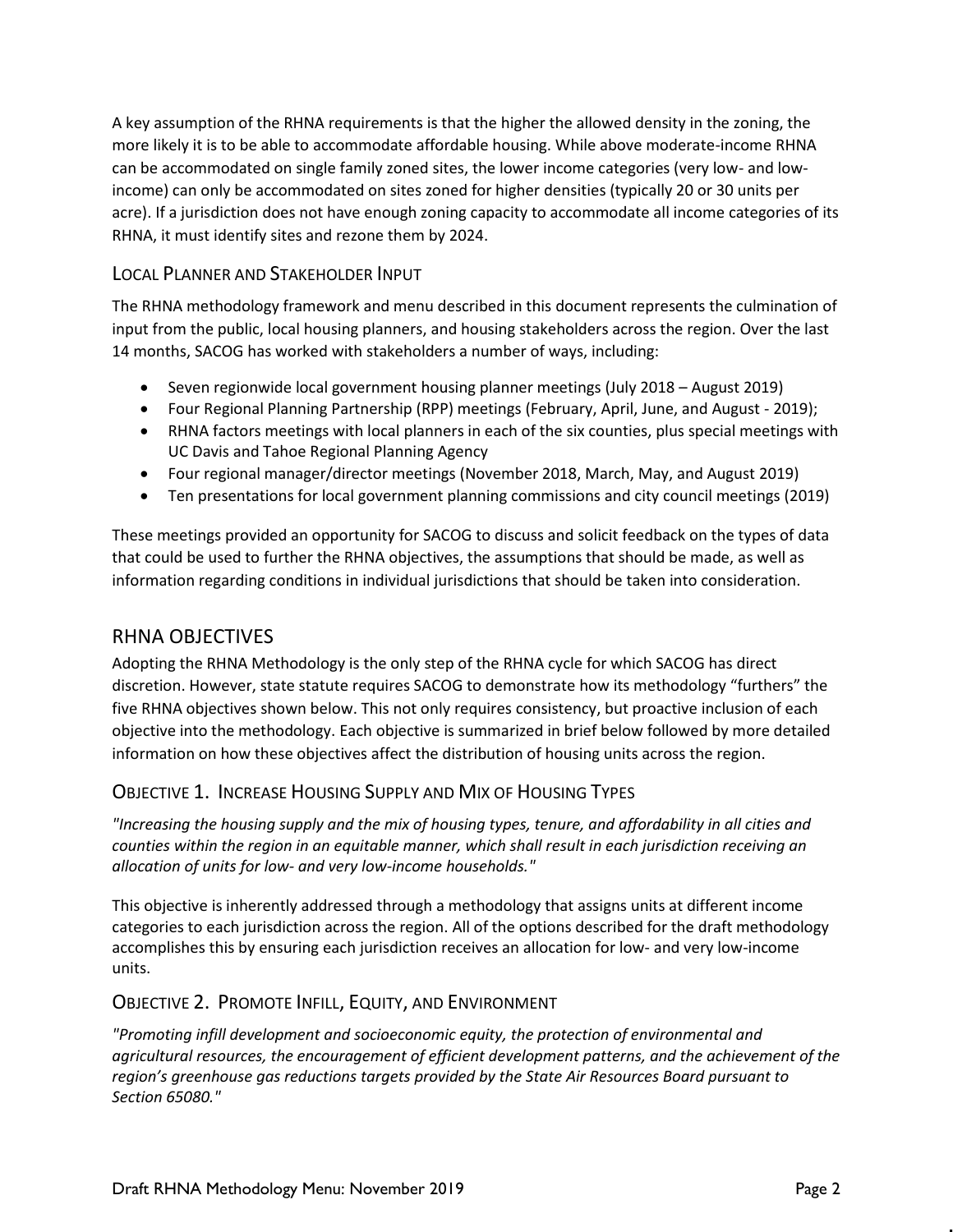This objective shares many of the same goals as the MTP/SCS, which forms the basis for the total RHNA calculation for each jurisdiction. Among other things, the MTP/SCS forecasted development pattern promotes infill housing and supports a compact development pattern that will achieve the ambitious climate goals given to SACOG by the State. Since the MTP/SCS furthers these objectives and forms the basis for the total RHNA calculation, no additional adjustment factors are necessary to further this objective. More about how the MTP/SCS informs the RHNA is described below in the "Total RHNA Calculation" section.

#### OBJECTIVE 3. ENSURE JOBS HOUSING BALANCE AND FIT

*"Promoting an improved intraregional relationship between jobs and housing, including an improved balance between the number of low-wage jobs and the number of units affordable to low-wage jobs in each jurisdiction."*

The MTP/SCS promotes an improved intraregional relationship between total jobs and total housing units as a means to achieving better climate and transportation outcomes. However, the MTP/SCS does not explicitly consider the relationship between low-wage jobs and the number of housing units affordable to low-wage workers in each jurisdiction. As such, the Draft RHNA Methodology Menu includes a jobs housing fit adjustment factor that seeks to house more low-wage workers near their jobs by encouraging jurisdictions with high ratios of low-wage workers to affordable housing units to zone for more affordable housing types.

#### OBJECTIVE 4. PROMOTE REGIONAL INCOME PARITY

*"Allocating a lower proportion of housing need to an income category when a jurisdiction already has a disproportionately high share of households in that income category, as compared to the countywide distribution of households in that category from the most recent American Community Survey."*

The MTP/SCS does not explicitly consider regional income parity. As such, the Draft RHNA Methodology Menu includes a regional income parity adjustment factor that seeks to move jurisdictions across the region towards a similar proportion of lower-income households over time by encouraging jurisdictions with low proportions of lower-income households to zone for more affordable housing types.

#### OBJECTIVE 5. AFFIRMATIVELY FURTHER FAIR HOUSING

*"Affirmatively furthering fair housing means taking meaningful actions, in addition to combating discrimination, that overcome patterns of segregation and foster inclusive communities free from barriers that restrict access to opportunity based on protected characteristics. Specifically, affirmatively furthering fair housing means taking meaningful actions that, taken together, address significant disparities in housing needs and in access to opportunity, replacing segregated living patterns with truly integrated and balanced living patterns, transforming racially and ethnically concentrated areas of poverty into areas of opportunity, and fostering and maintaining compliance with civil rights and fair housing laws."*

The MTP/SCS does not explicitly consider affirmatively furthering fair housing. As such, the Draft RHNA Methodology Menu includes an affirmatively furthering fair housing adjustment factor that seeks to open up high opportunity jurisdictions to all economic segments of the community by encouraging jurisdictions with large proportions of existing homes in high opportunity areas to zone for more affordable housing types.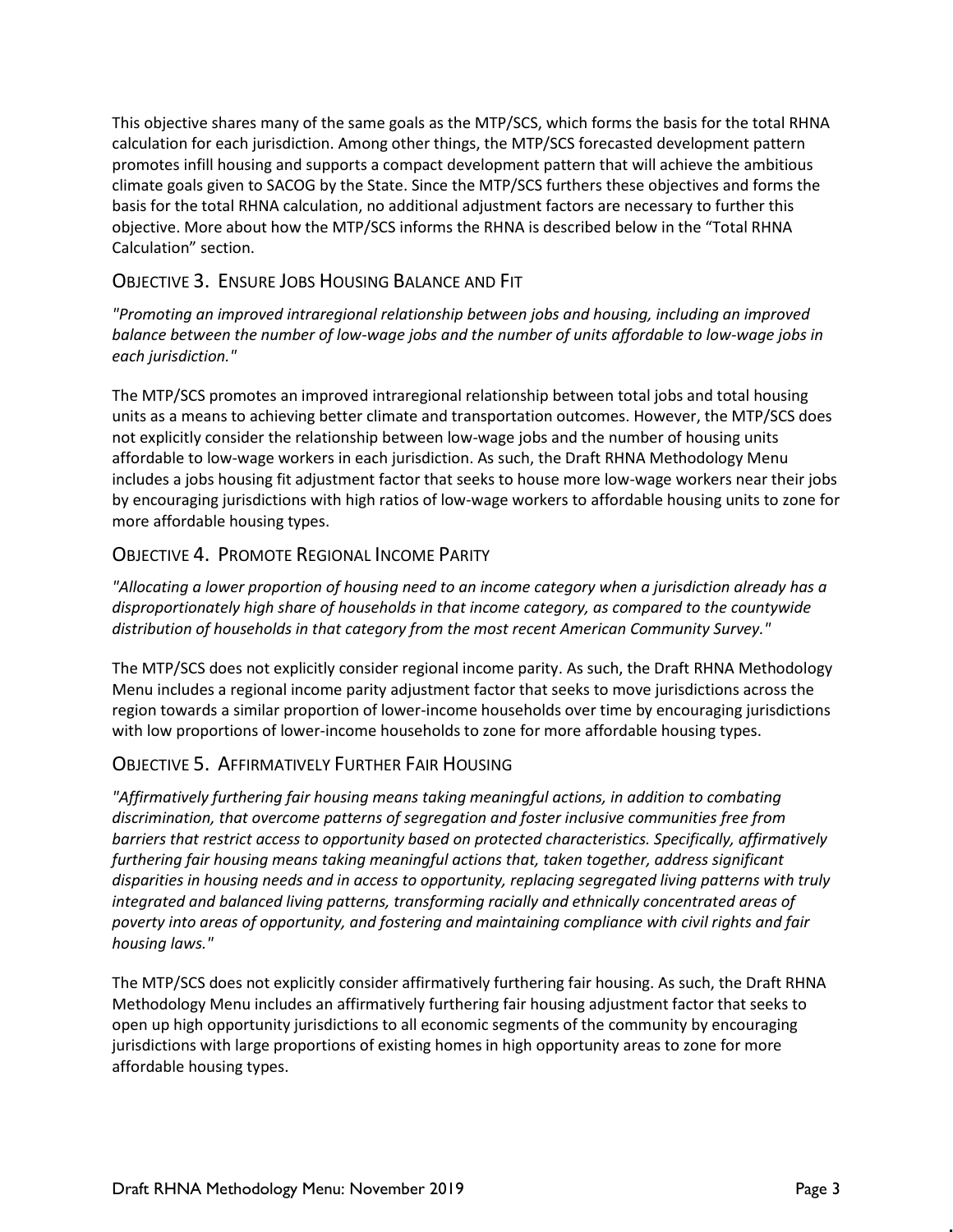# METHODOLOGY FRAMEWORK

### TOTAL RHNA CALCULATION

The first step in the RHNA methodology is to determine each jurisdiction's total RHNA before it is further split into four income categories. The Draft RHNA Methodology Menu determines each jurisdiction's total RHNA number by multiplying the Regional Determination by the proportion of regional growth attributed to a jurisdiction in the growth forecast for the Metropolitan Transportation Plan/Sustainable Communities Strategy (MTP/SCS) between 2016 and 2035. For example, if a jurisdiction's MTP/SCS 2016-2035 growth represented 10% of the region and the region's RHNA Determination was 100 units, this jurisdiction would be allocated 10 total units. While the 2020 MTP/SCS plans for growth out to 2040, the Sustainable Communities and Climate Protection Act of 2008 (Senate Bill 375) links the RHNA to the region's greenhouse gas reduction goals which have a target year of 2035.

Staff recommends distributing the total RHNA this way for two primary reasons.

- 1) State statute requires that housing units allocated through RHNA be "consistent with the development pattern included in the sustainable communities strategy." By using the MTP/SCS growth forecast as the basis for total RHNA calculations, SACOG ensures consistency across these two planning efforts.
- 2) The MTP/SCS land use forecast is an ambitious, but achievable development pattern built from local plans that considers a variety of regulatory, market, and performance factors. The growth forecast in the MTP/SCS has been thoroughly vetted by local planning staff and represents a regional compromise around how the region will grow and meet its climate and quality of life goals.

#### TAHOE BASIN

The Regional Determination of 153,512 units from HCD includes all 28 jurisdictions within the SACOG Planning Area, as well as the Tahoe Basin portions of unincorporated Placer and El Dorado Counties. Jurisdictions within the Tahoe Basin are subject to the Bi-State Compact (Public Law 96-551) and the Lake Tahoe Regional Plan, which limits growth in the Basin. The Tahoe Regional Planning Agency (TRPA) provided SACOG with a memo on 7/31/19 that included growth assumptions for the Tahoe Basin portions of unincorporated Placer and El Dorado Counties (included at end of this document). SACOG will not be covering the city of South Lake Tahoe in this RHNA cycle, as determined by HCD.

The Total RHNA calculation shown below accepts the recommendations from TRPA, which removes 794 units (359 from El Dorado County and 435 from Placer County) from the 153,512 Regional Determination that is distributed based on the proportion of 2016-2035 MTP/SCS growth.

| <b>HCD Determination</b>                       | 153,512 |
|------------------------------------------------|---------|
| Unincorporated El Dorado County in Tahoe Basin | 359     |
| Unincorporated Placer County in Tahoe Basin    | 435     |
| <b>SACOG Planning Area RHNA</b>                | 152.718 |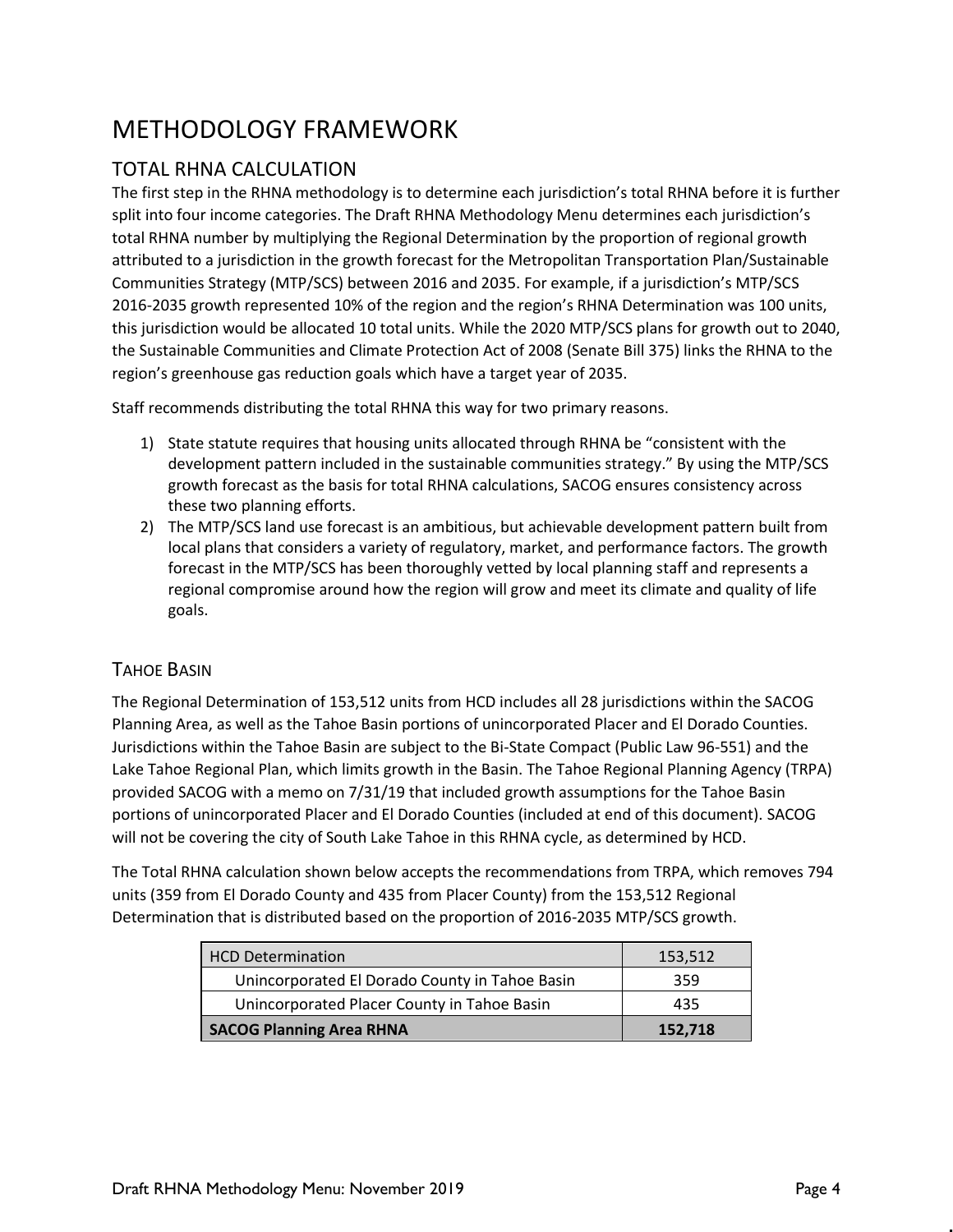| <b>Total RHNA Calculation</b>               |                                      |                                                  |                         |  |  |  |  |  |  |  |  |  |
|---------------------------------------------|--------------------------------------|--------------------------------------------------|-------------------------|--|--|--|--|--|--|--|--|--|
| <b>Jurisdiction</b>                         | 2016-2035<br>MTP Growth <sup>1</sup> | $%$ of<br><b>Regional</b><br>Growth <sup>2</sup> | Total RHNA <sup>3</sup> |  |  |  |  |  |  |  |  |  |
| Placerville                                 | 374                                  | 0.17%                                            | 259                     |  |  |  |  |  |  |  |  |  |
| El Dorado County Unincorporated Tahoe Basin |                                      |                                                  | 359                     |  |  |  |  |  |  |  |  |  |
| El Dorado County Unincorporated             | 7,226                                | 3.27%                                            | 4,994                   |  |  |  |  |  |  |  |  |  |
| Auburn                                      | 449                                  | 0.20%                                            | 310                     |  |  |  |  |  |  |  |  |  |
| Colfax                                      | 141                                  | 0.06%                                            | 97                      |  |  |  |  |  |  |  |  |  |
| Lincoln                                     | 7,407                                | 3.35%                                            | 5,120                   |  |  |  |  |  |  |  |  |  |
| Loomis                                      | 510                                  | 0.23%                                            | 352                     |  |  |  |  |  |  |  |  |  |
| Rocklin                                     | 8,190                                | 3.71%                                            | 5,661                   |  |  |  |  |  |  |  |  |  |
| Roseville                                   | 17,456                               | 7.90%                                            | 12,066                  |  |  |  |  |  |  |  |  |  |
| Placer County Unincorporated Tahoe Basin    |                                      |                                                  | 435                     |  |  |  |  |  |  |  |  |  |
| <b>Placer County Unincorporated</b>         | 10,733                               | 4.86%                                            | 7,419                   |  |  |  |  |  |  |  |  |  |
| <b>Citrus Heights</b>                       | 1,008                                | 0.46%                                            | 697                     |  |  |  |  |  |  |  |  |  |
| <b>Elk Grove</b>                            | 11,955                               | 5.41%                                            | 8,263                   |  |  |  |  |  |  |  |  |  |
| Folsom                                      | 9,205                                | 4.17%                                            | 6,363                   |  |  |  |  |  |  |  |  |  |
| Galt                                        | 2,786                                | 1.26%                                            | 1,926                   |  |  |  |  |  |  |  |  |  |
| Isleton                                     | 40                                   | 0.02%                                            | 28                      |  |  |  |  |  |  |  |  |  |
| Rancho Cordova                              | 13,118                               | 5.94%                                            | 9,067                   |  |  |  |  |  |  |  |  |  |
| Sacramento                                  | 65,945                               | 29.85%                                           | 45,580                  |  |  |  |  |  |  |  |  |  |
| Sacramento County Unincorporated            | 30,776                               | 13.93%                                           | 21,272                  |  |  |  |  |  |  |  |  |  |
| Live Oak                                    | 596                                  | 0.27%                                            | 412                     |  |  |  |  |  |  |  |  |  |
| Yuba City                                   | 4,786                                | 2.17%                                            | 3,308                   |  |  |  |  |  |  |  |  |  |
| <b>Sutter County Unincorporated</b>         | 1,054                                | 0.48%                                            | 729                     |  |  |  |  |  |  |  |  |  |
| Davis                                       | 3,001                                | 1.36%                                            | 2,075                   |  |  |  |  |  |  |  |  |  |
| <b>West Sacramento</b>                      | 13,702                               | 6.20%                                            | 9,471                   |  |  |  |  |  |  |  |  |  |
| Winters                                     | 799                                  | 0.36%                                            | 552                     |  |  |  |  |  |  |  |  |  |
| Woodland                                    | 4,466                                | 2.02%                                            | 3,087                   |  |  |  |  |  |  |  |  |  |
| <b>Yolo County Unincorporated</b>           | 83                                   | 0.04%                                            | 57                      |  |  |  |  |  |  |  |  |  |
| Marysville                                  | 242                                  | 0.11%                                            | 167                     |  |  |  |  |  |  |  |  |  |
| Wheatland                                   | 722                                  | 0.33%                                            | 499                     |  |  |  |  |  |  |  |  |  |
| Yuba County Unincorporated                  | 4,177                                | 1.89%                                            | 2,887                   |  |  |  |  |  |  |  |  |  |
| <b>Total</b>                                | 220,950                              |                                                  | 153,512                 |  |  |  |  |  |  |  |  |  |

1) Taken from the 2016-2035 MTP/SCS Draft preferred Scenario Land Use Assumptions. These assumptions do not reflect any of the group quarters growth on the UC Davis Campus in Unincorporated Yolo County because group quarters are not included in the RHNA process and Yolo County does not have land use authority on UC property.

2) Reflects the percent of the 220,950 MTP/SCS growth each jurisdiction represents.

3) Reflects the percent of regional MTP/SCS growth multiplied by the SACOG Planning Area Determination of 152,718.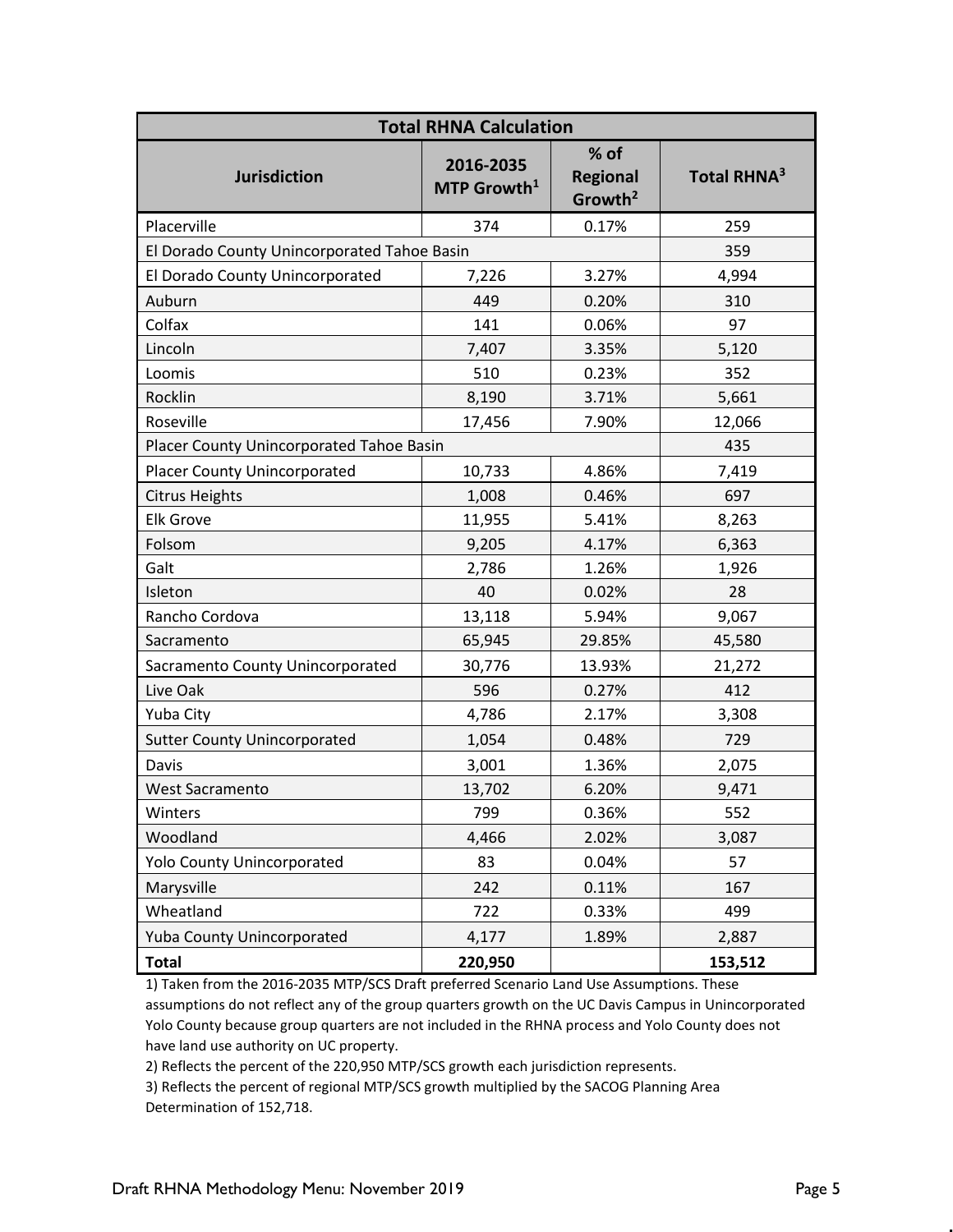#### UC DAVIS

As noted in the Total RHNA Calculation table footnotes above, the 2016-2035 MTP/SCS growth proportions, which form the basis for the total RHNA calculation, do not include housing growth on the UC Davis Campus in Unincorporated Yolo County. The RHNA Determination from HCD does not include housing need from student housing, which is considered to be group quarters. Additionally, Yolo County does not have land use authority on UC property and, thus, would have no discretion to make zoning changes associated with housing need on the UC Davis campus. Because UC Davis and other large institutions do not receive a separate RHNA number, RHNA is not an appropriate mechanism to plan for housing on UC Davis property.

Unrelated to the RHNA process, UC Davis completed and adopted in July 2018 a new housing plan as part of the UC Davis 2018 Long Range Development Plan (LRDP). The UC Davis 2018 LRDP is the governing land use and growth plan for the UC Davis campus and includes significant planning capacity for housing growth to exceed the projected enrollment growth. UC Davis has initial housing projects that are currently committed to provide housing for more than 6,100 students by 2025 and a guarantee to build on-campus housing for 100 percent of any new students in both on-campus residence halls and apartment projects.

#### ADJUSTMENT FACTORS OVERVIEW

The framework for the RHNA methodology is oriented around furthering each of the RHNA objectives described above. As such, each of the objectives is addressed individually. As discussed above, the first two objectives are either intrinsically addressed through a methodology that assigns units at different income categories to each jurisdiction across the region or furthered through the total RHNA calculation by relying on the development pattern in the MTP/SCS.

The other three objectives are, at least in part, not inherently furthered by the MTP/SCS. Therefore, SACOG staff and housing planners have developed three separate adjustment factors that further each of these objectives. Since the total RHNA calculation is determined by the MTP/SCS growth proportion, these adjustment factors instead adjust the number of lower-income units assigned to each jurisdiction. As a result of these adjustments, each jurisdiction will receive a different proportion of lower-income units. The adjustment factors are summarized below and then detailed on the following three pages. Each adjustment factor yields an "unweighted variance," which is then weighted as a part of the different menu options in the Methodology Menu section.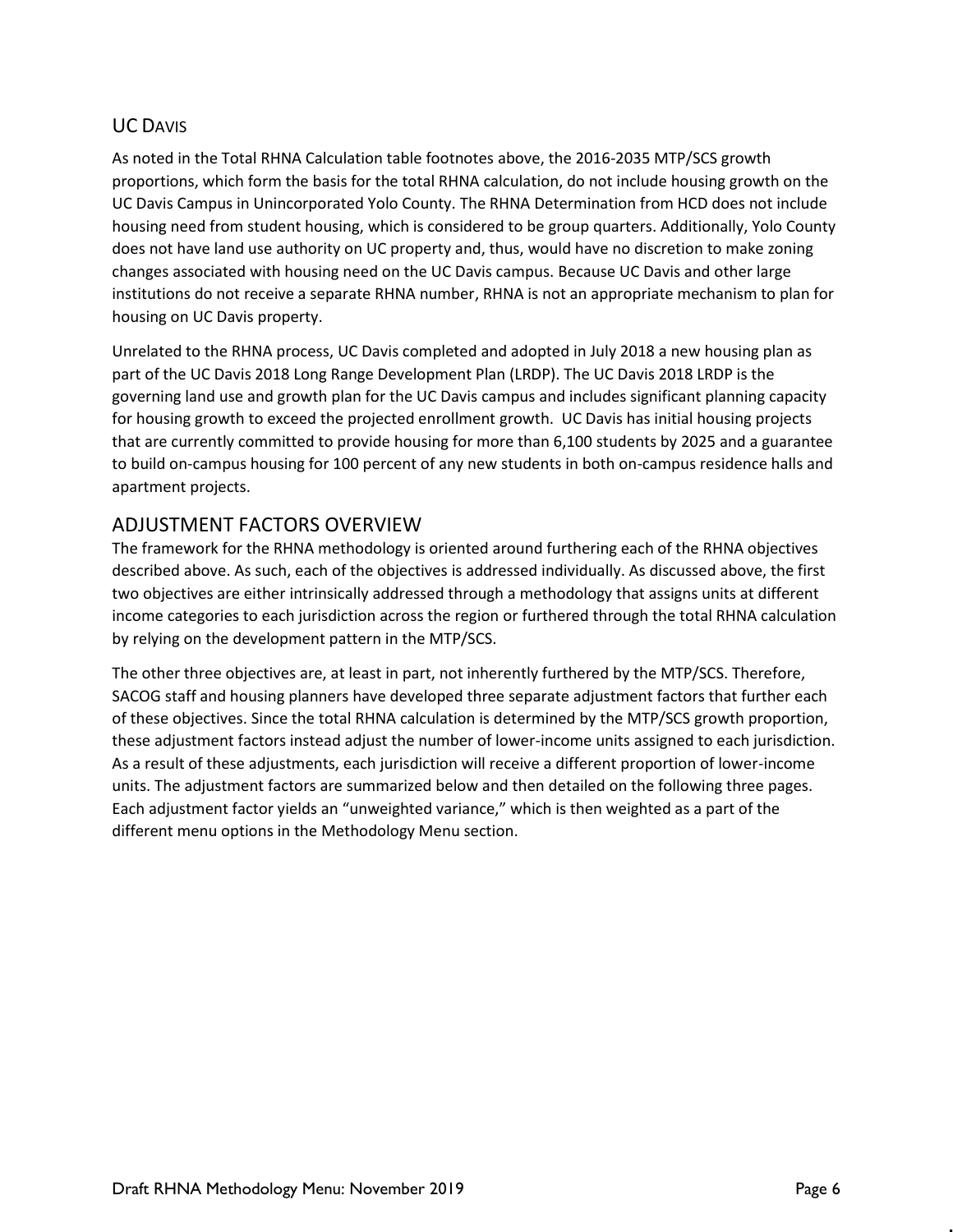|                                                                   |                                                                                                                                                                                                                                                                                                                  | <b>Adjustment Factors Summary</b>                                                                                                                                                                                                                                                                                                     |                                                                                                                                                                                                                                                                                                                                                                                  |
|-------------------------------------------------------------------|------------------------------------------------------------------------------------------------------------------------------------------------------------------------------------------------------------------------------------------------------------------------------------------------------------------|---------------------------------------------------------------------------------------------------------------------------------------------------------------------------------------------------------------------------------------------------------------------------------------------------------------------------------------|----------------------------------------------------------------------------------------------------------------------------------------------------------------------------------------------------------------------------------------------------------------------------------------------------------------------------------------------------------------------------------|
|                                                                   | #1. Regional Income Parity                                                                                                                                                                                                                                                                                       | #2. Affirmatively<br><b>Furthering</b><br><b>Fair Housing</b>                                                                                                                                                                                                                                                                         | #3. Jobs/Housing Fit                                                                                                                                                                                                                                                                                                                                                             |
| Intent                                                            | Move jurisdictions across<br>the region towards a<br>similar proportion of<br>lower-income households<br>over time by encouraging<br>jurisdictions with low<br>proportions of lower-<br>income households to zone<br>for more affordable<br>housing types.                                                       | Open up high opportunity<br>jurisdictions to all<br>economic segments of the<br>community by encouraging<br>jurisdictions with large<br>proportions of existing<br>homes in high opportunity<br>areas to zone for more<br>affordable housing types.                                                                                   | House more low-wage<br>workers near their jobs by<br>encouraging jurisdictions<br>with high ratios of low-<br>wage workers to affordable<br>housing units to zone for<br>more affordable housing<br>types.                                                                                                                                                                       |
| Adjustment<br><b>Mechanism</b>                                    | Jurisdictions with a lower<br>than average proportion of<br>lower income households<br>receive an upward<br>adjustment of lower<br>income RHNA units.<br>Jurisdictions with a higher<br>than average proportion of<br>lower income households<br>receive a downward<br>adjustment of lower<br>income RHNA units. | Jurisdictions with a higher<br>than average proportion of<br>existing units in high<br>opportunity areas receive<br>an upward adjustment of<br>lower income RHNA units.<br>Jurisdictions with a lower<br>proportion of existing units<br>in high opportunity areas<br>receive a downward<br>adjustment of lower<br>income RHNA units. | Jurisdictions with a higher<br>than average ratio of low-<br>wage workers to units<br>affordable to low-wage<br>workers receive an upward<br>adjustment of lower<br>income RHNA units.<br>Jurisdictions with a lower<br>than average ratio of low-<br>wage workers to units<br>affordable to low-wage<br>workers receive a<br>downward adjustment of<br>lower income RHNA units. |
| <b>Underlying</b><br>Data<br>(relative to<br>regional<br>average) | Based on the existing<br>proportion of lower-<br>income households from<br>the 2015 Comprehensive<br><b>Housing Affordability</b><br>Strategy (CHAS) data<br>released by the US<br>Department of Housing<br>and Urban Development<br>(HUD).                                                                      | Based on the proportion of<br>2016 housing units that fall<br>within high opportunity<br>areas. High opportunity<br>areas are adapted from<br><b>Opportunity Area Maps</b><br>created by TCAC/HCD and<br>vetted by the CA Fair<br>Housing Task Force.                                                                                 | Based on the ratio of low-<br>wage workers<br>(<\$2,300/month) to units<br>affordable to low-wage<br>workers (<\$1,000/month).<br>These figures were<br>adapted from Census<br>Public Use Microdata<br>Sample (PUMS) and<br><b>American Community</b><br>Survey (ACS) data.                                                                                                      |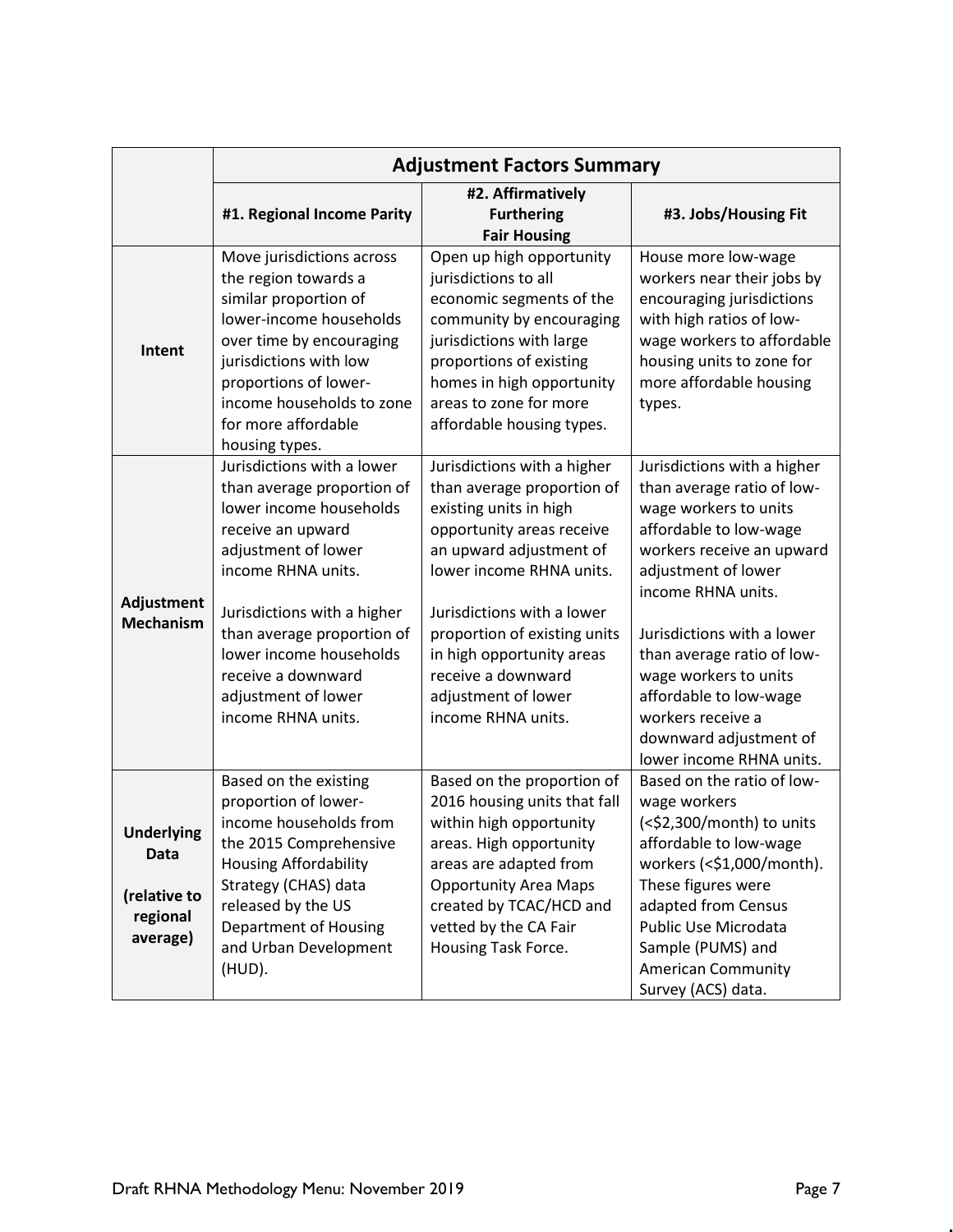## REGIONAL INCOME PARITY ADJUSTMENT FACTOR

| <b>Jurisdiction</b>                 | A: Existing Lower<br>Income<br><b>Households</b> | <b>B: Regional Parity</b><br><b>Target</b> | C: 2029 Trendline<br><b>Intersection</b> | D: Unweighted<br>Variance |
|-------------------------------------|--------------------------------------------------|--------------------------------------------|------------------------------------------|---------------------------|
| Placerville                         | 56%                                              | 42.5%                                      | 48%                                      | $-7.5%$                   |
| El Dorado County Unincorporated     | 32%                                              | 42.5%                                      | 38%                                      | 6.1%                      |
| Auburn                              | 45%                                              | 42.5%                                      | 44%                                      | $-1.5%$                   |
| Colfax                              | 51%                                              | 42.5%                                      | 46%                                      | $-4.7%$                   |
| Lincoln                             | 33%                                              | 42.5%                                      | 38%                                      | 5.4%                      |
| Loomis                              | 34%                                              | 42.5%                                      | 39%                                      | 4.8%                      |
| Rocklin                             | 32%                                              | 42.5%                                      | 38%                                      | 6.1%                      |
| Roseville                           | 32%                                              | 42.5%                                      | 38%                                      | 5.9%                      |
| Placer County Unincorporated        | 34%                                              | 42.5%                                      | 39%                                      | 5.0%                      |
| <b>Citrus Heights</b>               | 50%                                              | 42.5%                                      | 46%                                      | $-4.2%$                   |
| <b>Elk Grove</b>                    | 30%                                              | 42.5%                                      | 37%                                      | 7.3%                      |
| Folsom                              | 22%                                              | 42.5%                                      | 34%                                      | 11.8%                     |
| Galt                                | 42%                                              | 42.5%                                      | 42%                                      | 0.0%                      |
| Isleton                             | 62%                                              | 42.5%                                      | 51%                                      | $-10.9%$                  |
| Rancho Cordova                      | 48%                                              | 42.5%                                      | 45%                                      | $-3.0%$                   |
| Sacramento                          | 50%                                              | 42.5%                                      | 46%                                      | $-4.1%$                   |
| Sacramento County Unincorporated    | 48%                                              | 42.5%                                      | 45%                                      | $-3.1%$                   |
| Live Oak                            | 54%                                              | 42.5%                                      | 48%                                      | $-6.8%$                   |
| Yuba City                           | 41%                                              | 42.5%                                      | 42%                                      | 1.1%                      |
| <b>Sutter County Unincorporated</b> | 31%                                              | 42.5%                                      | 38%                                      | 6.5%                      |
| Davis                               | 46%                                              | 42.5%                                      | 44%                                      | $-1.9%$                   |
| <b>West Sacramento</b>              | 50%                                              | 42.5%                                      | 46%                                      | $-4.5%$                   |
| Winters                             | 43%                                              | 42.5%                                      | 43%                                      | $-0.4%$                   |
| Woodland                            | 47%                                              | 42.5%                                      | 45%                                      | $-2.8%$                   |
| Yolo County Unincorporated          | 49%                                              | 42.5%                                      | 45%                                      | $-4.0%$                   |
| Marysville                          | 50%                                              | 42.5%                                      | 46%                                      | $-4.5%$                   |
| Wheatland                           | 32%                                              | 42.5%                                      | 38%                                      | 5.8%                      |
| Yuba County Unincorporated          | 42%                                              | 42.5%                                      | 42%                                      | 0.3%                      |
| <b>Total</b>                        | 42.5%                                            |                                            |                                          |                           |

**A:** This column reflects each jurisdiction's existing proportion of lower-income households as estimated in the most recent (2015) Comprehensive Housing Affordability Strategy (CHAS) data set.

**B:** The regional parity target is the region's existing proportion of lower-income households as estimated in the most recent (2015) Comprehensive Housing Affordability Strategy (CHAS) data set.

**C:** Based on a trendline between each jurisdiction's existing proportion of lower-income households (Column A) and a regional parity target (Column B) in 2035, this column shows the 2029 trendline intersection for each jurisdiction. Using the 2029 trendline intersection, which is the end of the Cycle 6 RHNA period, provides a glide path for jurisdictions to be trending towards regional income parity.

**D:** Unweighted variance is calculated by taking the difference between the 2029 trendline intersection (Column C) and the jurisdiction's existing proportion of lower income households (Column A).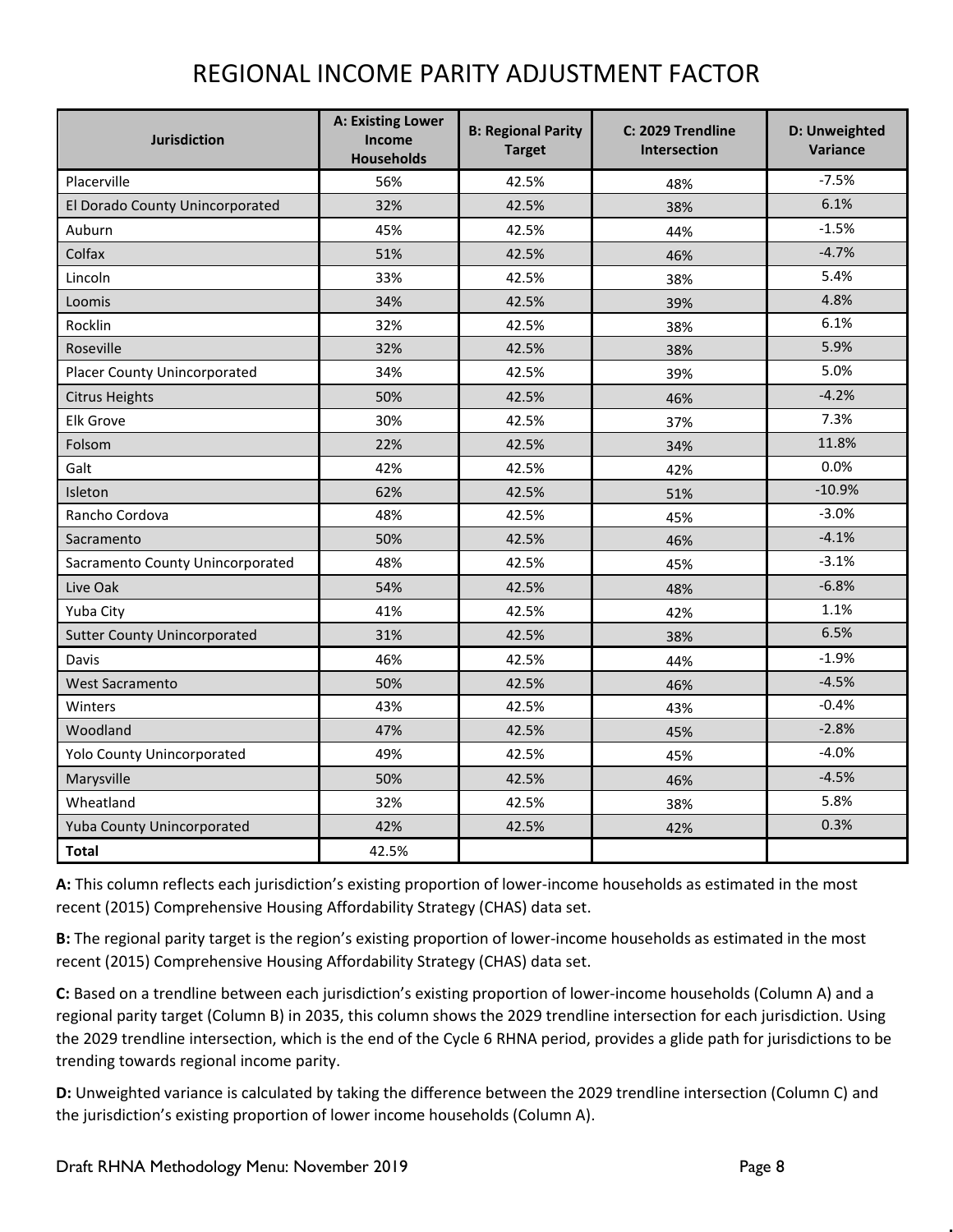# AFFIRMATIVELY FURTHERING FAIR HOUSING ADJUSTMENT FACTOR

| <b>Jurisdiction</b>                 | A: High Opportunity Units | <b>B: High Opportunity Average</b> | <b>C: Unweighted Variance</b> |
|-------------------------------------|---------------------------|------------------------------------|-------------------------------|
| Placerville                         | 0%                        | 37%                                | $-37.0%$                      |
| El Dorado County Unincorporated     | 39%                       | 37%                                | 2.4%                          |
| Auburn                              | 0%                        | 37%                                | $-37.0%$                      |
| Colfax                              | 0%                        | 37%                                | $-37.0%$                      |
| Lincoln                             | 70%                       | 37%                                | 33.1%                         |
| Loomis                              | 100%                      | 37%                                | 63.0%                         |
| Rocklin                             | 100%                      | 37%                                | 63.0%                         |
| Roseville                           | 69%                       | 37%                                | 32.3%                         |
| Placer County Unincorporated        | 34%                       | 37%                                | $-3.5%$                       |
| <b>Citrus Heights</b>               | 0%                        | 37%                                | $-37.0%$                      |
| <b>Elk Grove</b>                    | 72%                       | 37%                                | 34.9%                         |
| Folsom                              | 100%                      | 37%                                | 63.0%                         |
| Galt                                | 4%                        | 37%                                | $-33.2%$                      |
| Isleton                             | 0%                        | 37%                                | $-37.0%$                      |
| Rancho Cordova                      | 9%                        | 37%                                | $-28.2%$                      |
| Sacramento                          | 31%                       | 37%                                | $-6.3%$                       |
| Sacramento County Unincorporated    | 18%                       | 37%                                | $-19.3%$                      |
| Live Oak                            | 0%                        | 37%                                | $-37.0%$                      |
| Yuba City                           | 30%                       | 37%                                | $-7.3%$                       |
| <b>Sutter County Unincorporated</b> | 34%                       | 37%                                | $-2.7%$                       |
| Davis                               | 90%                       | 37%                                | 52.8%                         |
| <b>West Sacramento</b>              | 42%                       | 37%                                | 4.7%                          |
| Winters                             | 0%                        | 37%                                | $-37.0%$                      |
| Woodland                            | 12%                       | 37%                                | $-24.8%$                      |
| Yolo County Unincorporated          | 26%                       | 37%                                | $-11.0%$                      |
| Marysville                          | 60%                       | 37%                                | 22.5%                         |
| Wheatland                           | 0%                        | 37%                                | $-37.0%$                      |
| Yuba County Unincorporated          | 29%                       | 37%                                | $-7.9%$                       |
| <b>Total</b>                        | 37%                       |                                    |                               |

**A:** This column shows the percentage of each jurisdiction's existing units (as inventoried in the MTP 2016 baseyear) that are located within high opportunity areas. In this option, high opportunity areas are defined as high or highest resource census tracts in the Tax Credit Allocation Committee/Housing and Community Development (TCAC/HCD) Opportunity Area Maps. These are areas that have high index scores for a variety of educational, environmental, and economic indicators. To avoid identifying sparsely populated census tracts that have limited access to services as high opportunity, tracts with a population density threshold of 250 people per square mile or less were excluded. The maps and underlying methodology can be found here:<https://www.treasurer.ca.gov/ctcac/opportunity.asp>

**B:** The regional average shows the percentage of the region's existing units (as inventoried in the MTP 2016 baseyear) that are located within high opportunity areas, as defined above in Column A.

**C:** Unweighted variance is calculated by taking the difference between Column A and the regional average in Column B.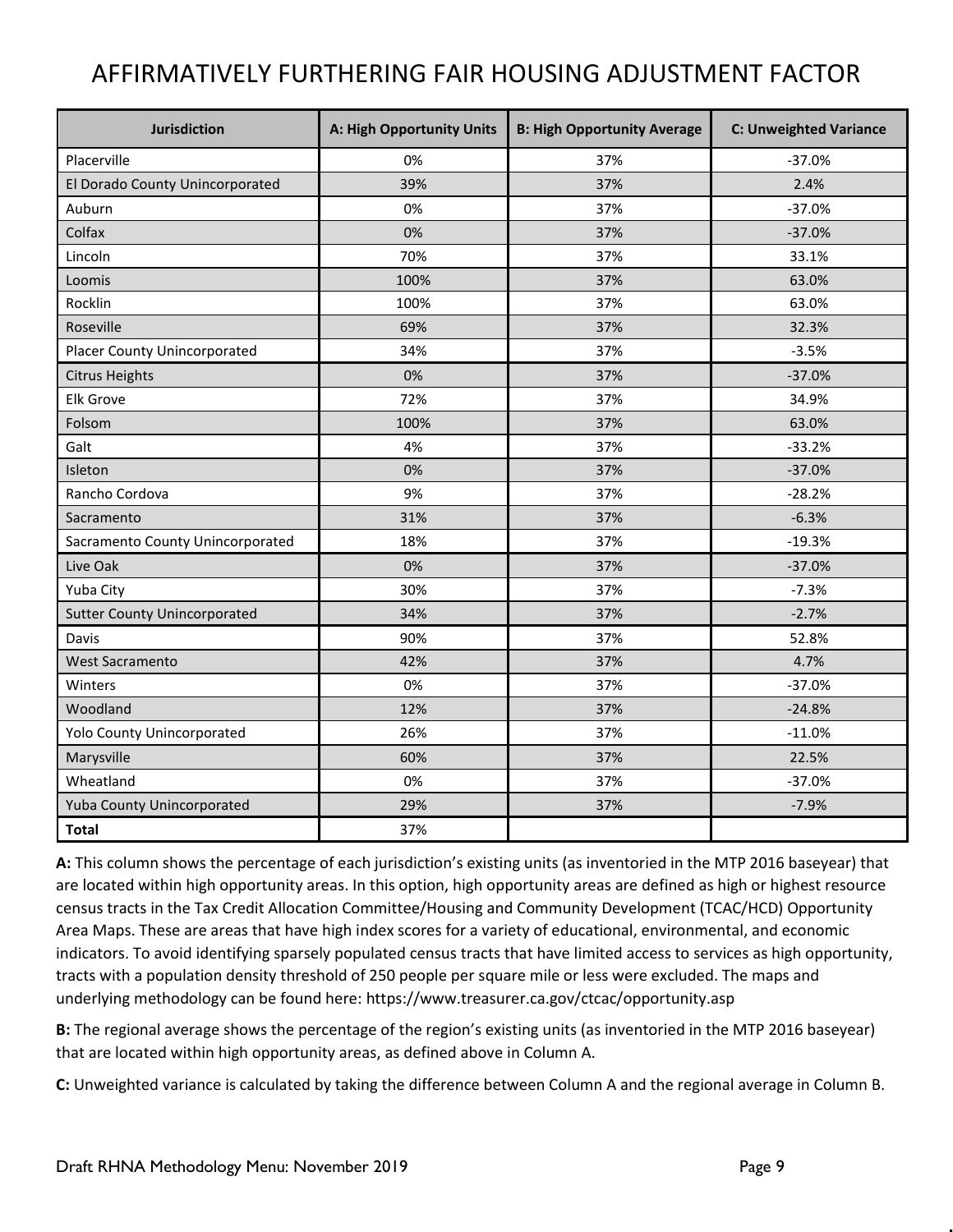# JOBS HOUSING FIT ADJUSTMENT FACTOR

| <b>Jurisdiction</b>                 | A: Jobs less<br>than \$2,300/mo | <b>B: Units less</b><br>than \$1,000/month | <b>C: Jobs Housing</b><br><b>Fit Ratio</b> | D: Unweighted<br>Variance |  |  |
|-------------------------------------|---------------------------------|--------------------------------------------|--------------------------------------------|---------------------------|--|--|
| Placerville                         | 3,468                           | 1,276                                      | 2.7                                        | 50%                       |  |  |
| El Dorado County Unincorporated     | 12,288                          | 4,689                                      | 2.6                                        | 40%                       |  |  |
| Auburn                              | 3,358                           | 1,503                                      | 2.2                                        | 0%                        |  |  |
| Colfax                              | 304                             | 318                                        | 1.0                                        | $-120%$                   |  |  |
| Lincoln                             | 2,952                           | 1,060                                      | 2.8                                        | 60%                       |  |  |
| Loomis                              | 1,168                           | 263                                        | 4.4                                        | 220%                      |  |  |
| Rocklin                             | 8,358                           | 1,896                                      | 4.4                                        | 220%                      |  |  |
| Roseville                           | 29,210                          | 5,510                                      | 5.3                                        | 310%                      |  |  |
| <b>Placer County Unincorporated</b> | 10,731                          | 3,637                                      | 3.0                                        | 80%                       |  |  |
| <b>Citrus Heights</b>               | 7,166                           | 9,004                                      | 0.8                                        | $-140%$                   |  |  |
| <b>Elk Grove</b>                    | 14,561                          | 3,551                                      | 4.1                                        | 190%                      |  |  |
| Folsom                              | 15,702                          | 1,636                                      | 9.6                                        | 740%                      |  |  |
| Galt                                | 1,687                           | 1,272                                      | 1.3                                        | -90%                      |  |  |
| Isleton                             | 66                              | 121                                        | 0.5                                        | $-170%$                   |  |  |
| Rancho Cordova                      | 19,382                          | 7,066                                      | 2.7                                        | 50%                       |  |  |
| Sacramento                          | 102,034                         | 53,579                                     | 1.9                                        | $-30%$                    |  |  |
| Sacramento County Unincorporated    | 67,480                          | 57,259                                     | 1.2                                        | $-100%$                   |  |  |
| Live Oak                            | 308                             | 677                                        | 0.5                                        | $-170%$                   |  |  |
| Yuba City                           | 9,347                           | 7,350                                      | 1.3                                        | -90%                      |  |  |
| <b>Sutter County Unincorporated</b> | 2,088                           | 1,665                                      | 1.3                                        | $-90%$                    |  |  |
| Davis                               | 7,798                           | 3,399                                      | 2.3                                        | 10%                       |  |  |
| <b>West Sacramento</b>              | 10,928                          | 5,063                                      | 2.2                                        | 0%                        |  |  |
| Winters                             | 720                             | 316                                        | 2.3                                        | 10%                       |  |  |
| Woodland                            | 8,781                           | 5,389                                      | 1.6                                        | $-60%$                    |  |  |
| Yolo County Unincorporated          | 7,039                           | 1,655                                      | 4.3                                        | 210%                      |  |  |
| Marysville                          | 2,647                           | 2,514                                      | 1.1                                        | $-110%$                   |  |  |
| Wheatland                           | 264                             | 297                                        | 0.9                                        | $-130%$                   |  |  |
| Yuba County Unincorporated          | 3,888                           | 5,262                                      | 0.7                                        | $-150%$                   |  |  |
| <b>Total</b>                        |                                 |                                            |                                            |                           |  |  |

**A:** Jobs with wages less than \$2,300/month are calculated using Census Place of Work Public Use Microdata Sample (POW PUMS) data from the 6-county SACOG region to estimate the percentage of generalized Standard Occupational Classifications (SOCs) whose monthly wages are below \$2,300 in 2017 inflation adjusted dollars. These SOCs are converted to SACOG's SACSIM Employment Categories using Census ACS data for occupation by industry. Finally, the number of low-wage jobs by jurisdiction are calculated by multiplying the percent of low-wage jobs in each category by each jurisdiction's number of jobs in each employment category from SACOG's 2016 employment inventory.

**B:** Units under \$1,000 per month are based on Occupied Contract Rent and Unoccupied Rent Asked totals from the 2017 5-Year Census ACS (Table B25056: Contract Rent and Table B25061: Rent Asked). The \$1,000 per month threshold represents 30% of income for household with 1.5 workers making \$2,300/month.

**C:** Jobs/Housing Fit Ratio is Column A divided by Column B.

**D:** Unweighted variance is calculated by taking the difference between Column C and the regional median (2.2).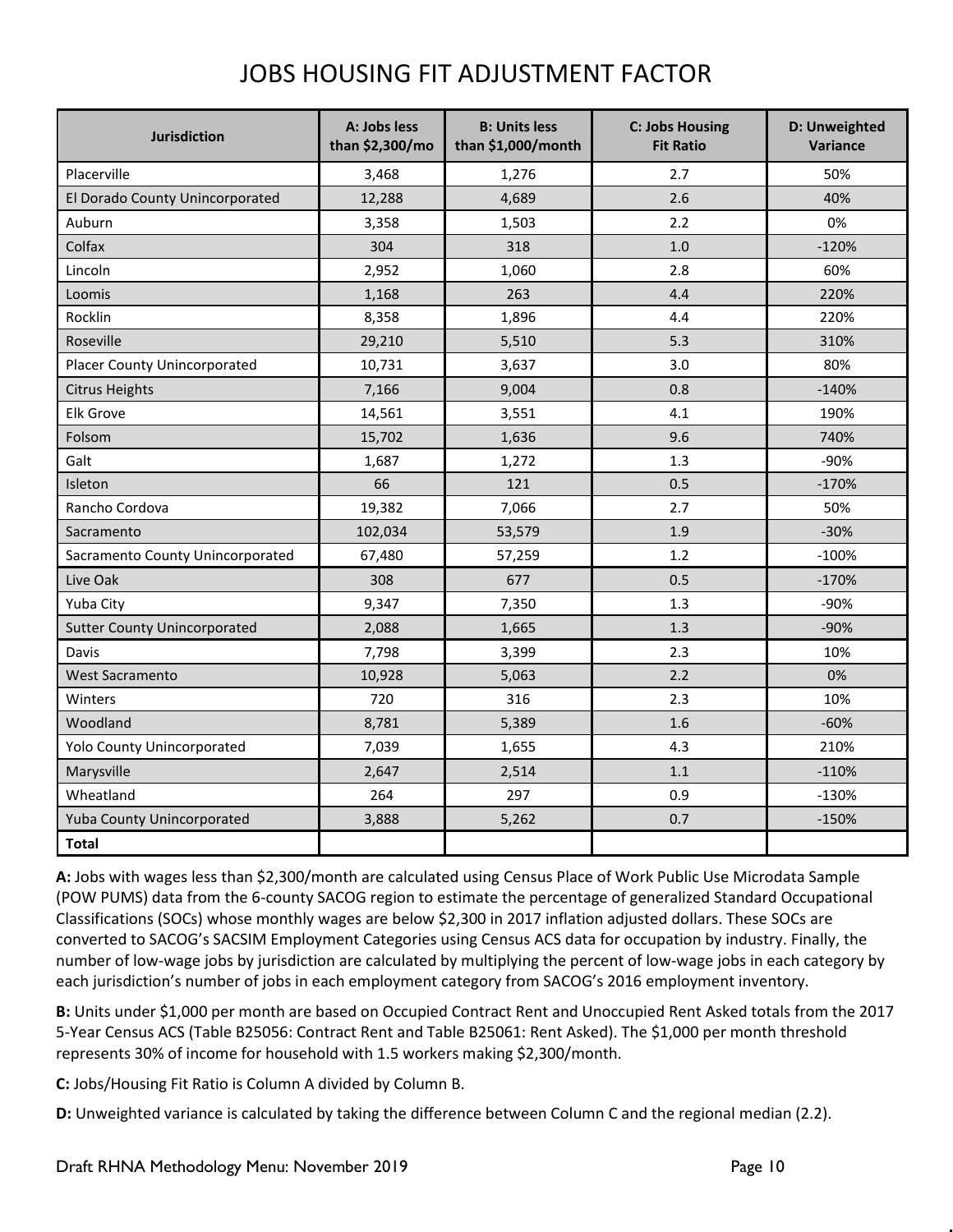# METHODOLOGY MENU

The Draft RHNA Methodology Menu includes four options, including a staff recommended option, for allocating the RHNA by income category to each jurisdiction in the region. All options include all three adjustment factors described in the table above and will further each of the RHNA objectives required by State law. The primary difference between menu options is the extent to which each adjustment factor is emphasized. The menu employs weighting and caps to emphasize and deemphasize the resulting impact of unweighted variances described in the adjustment factor tables above. Given the fact that the unweighted variances are widely different measurements, such weighting/capping is necessary to ensure any one adjustment is not dramatically overshadowing the other two.

**Option A (Similar Emphasis High)** is intended to have a high, but similar impact across all three adjustment factors. In this option, the adjustment factors are weighted and capped such that jurisdictions do not receive more than a 15 percent adjustment from any one adjustment factor. This option results in the most variation in lower-income proportions across the region.

**Option B (Similar Emphasis Moderate)** is also similar in its emphasis across all three adjustment factors, but with more of a moderate impact. In this option, the adjustment factors are weighted and capped such that jurisdictions do not receive more than a 10 percent adjustment from any one adjustment factor. This option results in the least variation in lower-income proportions across the region.

Options C and D are hybrids of A and B. While the objectives must be addressed separately, there is a high correlation between Regional Income Parity and Affirmatively Furthering Fair Housing. Recognizing this potential overlap, **Option C** reduces the emphasis on Regional Income Parity to moderate, but leaves the other two adjustment factors with high impact. **Option D** takes this notion one step further and reduces the impact of both Regional Income Parity and Affirmatively Furthering Fair Housing to moderate impact but leaves Jobs/Housing Fit as high impact. The table on the following page shows the conceptual differences in emphasis across the different menu options.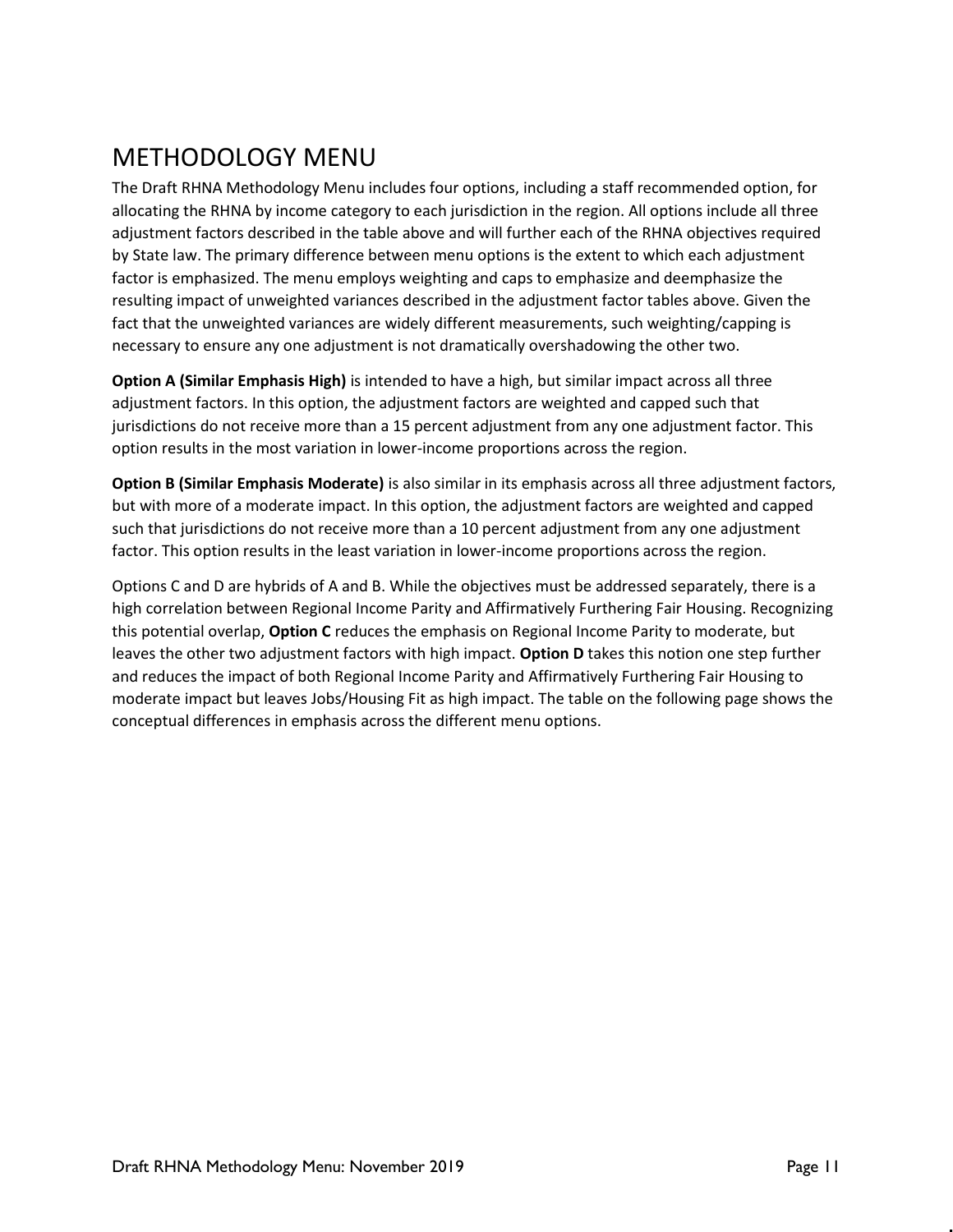### STAFF RECOMMENDED OPTION

Based on staff's analysis and input from both the public and local planner staff, SACOG is recommending Menu **Option C**, which employs a moderate impact regional income parity adjustment, a high impact affirmatively furthering fair housing adjustment, and a high impact jobs housing fit adjustment.

Option C incorporates the input heard from the public and local planners that there is potential overlap between the regional income parity and the affirmatively furthering fair housing adjustment factors. While the adjustment factors must be applied separately, the household income and high opportunity metrics do correlate. SACOG staff believe that Option C both meaningfully furthers the RHNA objectives and is receptive to the feedback and input received through the development of the RHNA methodology.

|                                                         | <b>Adjustment Factors</b> |                                         |  |                                                                  |                         |                    |  |  |  |  |  |
|---------------------------------------------------------|---------------------------|-----------------------------------------|--|------------------------------------------------------------------|-------------------------|--------------------|--|--|--|--|--|
| <b>Menu Options</b>                                     |                           | <b>Regional Income</b><br><b>Parity</b> |  | <b>Affirmatively</b><br><b>Furthering Fair</b><br><b>Housing</b> | <b>Jobs/Housing Fit</b> |                    |  |  |  |  |  |
| A: Similar Emphasis High                                |                           | High<br>Impact                          |  | High<br>Impact                                                   |                         | High<br>Impact     |  |  |  |  |  |
| B: Similar Emphasis Moderate                            |                           | Moderate<br>Impact                      |  | Moderate<br>Impact                                               |                         | Moderate<br>Impact |  |  |  |  |  |
| C: Reduced Emphasis on<br><b>Regional Income Parity</b> |                           | <b>Moderate</b><br>Impact               |  | High<br>Impact                                                   |                         | High<br>Impact     |  |  |  |  |  |
| D: Jobs Housing Fit Emphasis                            |                           | Moderate<br>Impact                      |  | Moderate<br>Impact                                               |                         | High<br>Impact     |  |  |  |  |  |

The tables on the following pages detail the resulting allocations for each menu option. The final table summarizes the lower-income units and proportion for all four options.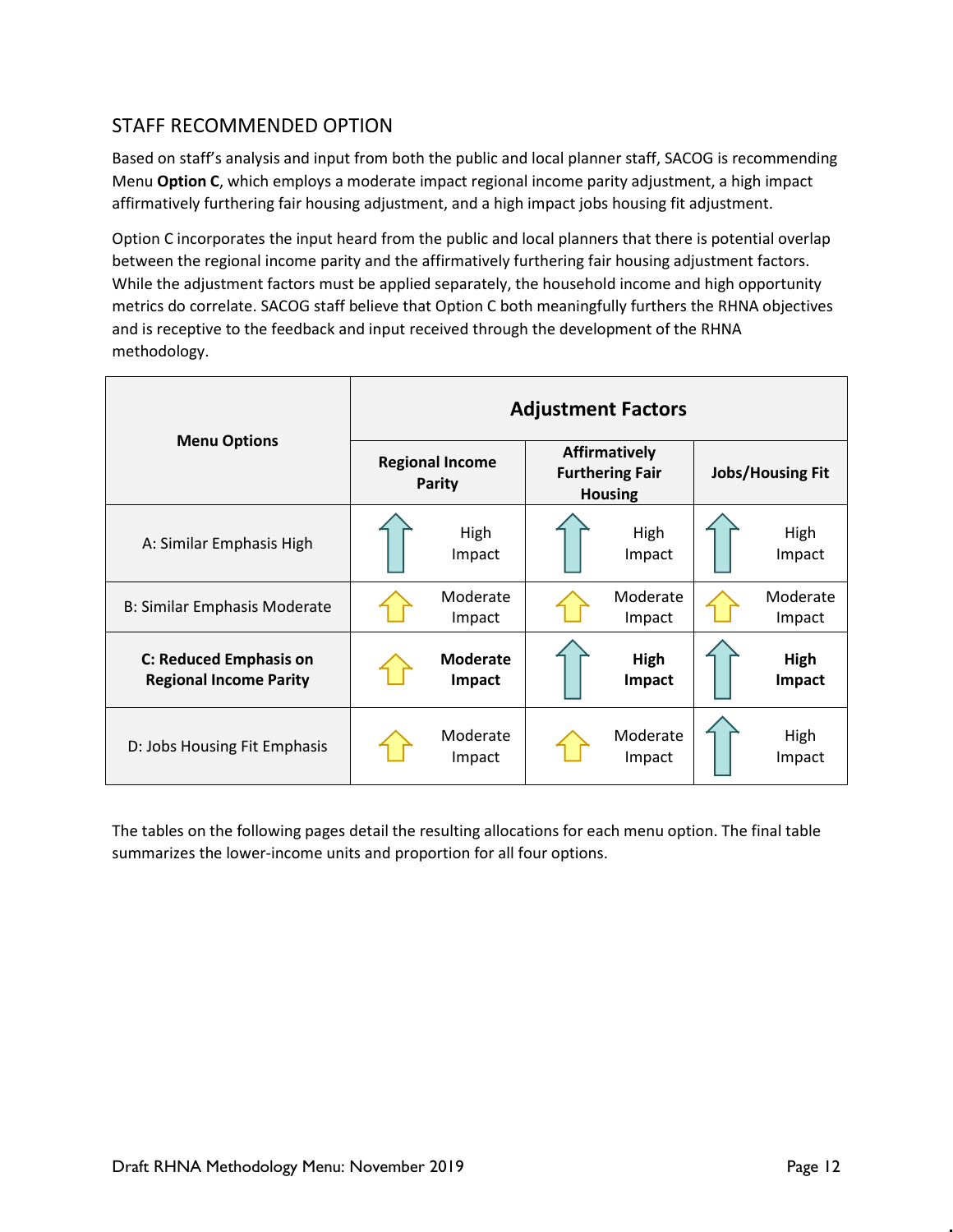|                                                                                                                                       | Menu Option A: Similar Emphasis - High |                                    |                                     |                                                               |                                   |                                     |                                                                                                                              |                                   |                                     |                                                               |                                   |                      |                                            |                                 |                                 |                                |
|---------------------------------------------------------------------------------------------------------------------------------------|----------------------------------------|------------------------------------|-------------------------------------|---------------------------------------------------------------|-----------------------------------|-------------------------------------|------------------------------------------------------------------------------------------------------------------------------|-----------------------------------|-------------------------------------|---------------------------------------------------------------|-----------------------------------|----------------------|--------------------------------------------|---------------------------------|---------------------------------|--------------------------------|
| Weighted/capped such that jurisdictions do not receive more than a 15 percent adjustment from any one adjustment factor (High Impact) |                                        |                                    |                                     |                                                               |                                   |                                     |                                                                                                                              |                                   |                                     |                                                               |                                   |                      |                                            |                                 |                                 |                                |
|                                                                                                                                       |                                        | Affordable<br><b>Base</b>          |                                     | <b>Regional Income Parity Adjustment Factor</b>               |                                   |                                     | <b>Affirmatively Furthering Fair Housing (AFFH)</b><br><b>Jobs/Housing Fit Adjustment Factor</b><br><b>Adjustment Factor</b> |                                   |                                     |                                                               |                                   |                      | Adjustment Redistribution <sup>4</sup>     |                                 |                                 |                                |
| Jurisdiction                                                                                                                          | <b>Total</b><br><b>RHNA</b>            | (40.7% of<br><b>Total</b><br>RHNA) | Unweighted<br>Variance <sup>2</sup> | <b>Weighted Variance</b><br>(140% of Variance,<br>Cap of 15%) | Adjustment<br>Factor <sup>3</sup> | Unweighted<br>Variance <sup>2</sup> | <b>Weighted Variance</b><br>(25% of Variance,<br>Cap of 15%)                                                                 | Adjustment<br>Factor <sup>3</sup> | Unweighted<br>Variance <sup>2</sup> | <b>Weighted Variance</b><br>(7.5% of Variance,<br>Cap of 15%) | Adjustment<br>Factor <sup>3</sup> | Total<br>Adjustments | Remainder<br>Distributed<br>Proportionally | Updated<br>Total<br>Adjustments | Lower-<br>Income<br><b>RHNA</b> | $%$ of<br>Total<br><b>RHNA</b> |
| Placerville                                                                                                                           | 259                                    | 105                                | $-7.5%$                             | $-10.5%$                                                      | $-11$                             | $-37.0%$                            | $-9.3%$                                                                                                                      | $-10$                             | 50%                                 | 3.8%                                                          |                                   | $-17$                | $-2$                                       | $-19$                           | 86                              | 33.2%                          |
| El Dorado County Uninc Tahoe Basin                                                                                                    | 359                                    | 146                                |                                     |                                                               |                                   |                                     |                                                                                                                              |                                   |                                     |                                                               |                                   |                      |                                            |                                 | 146                             | 40.7%                          |
| El Dorado County Unincorporated                                                                                                       | 4,994                                  | 2,033                              | 6.1%                                | 8.5%                                                          | 173                               | 2.4%                                | 0.6%                                                                                                                         | 12 <sub>2</sub>                   | 40%                                 | 3.0%                                                          | 61                                | 246                  | -48                                        | 198                             | 2,231                           | 44.7%                          |
| Auburn                                                                                                                                | 310                                    | 126                                | $-1.5%$                             | $-2.1%$                                                       | $-3$                              | $-37.0%$                            | $-9.3%$                                                                                                                      | $-12$                             | $0\%$                               | 0.0%                                                          | $\mathbf{0}$                      | $-15$                | $-3$                                       | $-18$                           | 108                             | 34.8%                          |
| Colfax                                                                                                                                | 97                                     | 39                                 | $-4.7%$                             | $-6.6%$                                                       | $-3$                              | $-37.0%$                            | $-9.3%$                                                                                                                      | $-4$                              | $-120%$                             | $-9.0%$                                                       | $-4$                              | $-11$                | $-1$                                       | $-12$                           | 27                              | 27.8%                          |
| Lincoln                                                                                                                               | 5,120                                  | 2,085                              | 5.4%                                | 7.6%                                                          | 158                               | 33.1%                               | 8.3%                                                                                                                         | 172                               | 60%                                 | 4.5%                                                          | 94                                | 424                  | $-49$                                      | 375                             | 2,460                           | 48.0%                          |
| Loomis                                                                                                                                | 352                                    | 143                                | 4.8%                                | 6.7%                                                          | 10                                | 63.0%                               | 15.0%                                                                                                                        | 21                                | 220%                                | 15.0%                                                         | 21                                | 52                   | $-3$                                       | 49                              | 192                             | 54.5%                          |
| Rocklin                                                                                                                               | 5,661                                  | 2,305                              | 6.1%                                | 8.6%                                                          | 198                               | 63.0%                               | 15.0%                                                                                                                        | 346                               | 220%                                | 15.0%                                                         | 346                               | 890                  | $-54$                                      | 836                             | 3,141                           | 55.5%                          |
| Roseville                                                                                                                             | 12,066                                 | 4,913                              | 5.9%                                | 8.3%                                                          | 409                               | 32.3%                               | 8.1%                                                                                                                         | 397                               | 310%                                | 15.0%                                                         | 737                               | 1,543                | $-115$                                     | 1,428                           | 6,341                           | 52.6%                          |
| Placer County Uninc Tahoe Basin                                                                                                       | 435                                    | 177                                |                                     |                                                               |                                   |                                     |                                                                                                                              |                                   |                                     |                                                               |                                   |                      |                                            |                                 | 177                             | 40.7%                          |
| <b>Placer County Unincorporated</b>                                                                                                   | 7,419                                  | 3,021                              | 5.0%                                | 7.0%                                                          | 211                               | $-3.5%$                             | $-0.9%$                                                                                                                      | $-26$                             | 80%                                 | 6.0%                                                          | 181                               | 366                  | $-70$                                      | 296                             | 3,317                           | 44.7%                          |
| <b>Citrus Heights</b>                                                                                                                 | 697                                    | 284                                | $-4.2%$                             | $-5.9%$                                                       | $-17$                             | $-37.0%$                            | $-9.3%$                                                                                                                      | $-26$                             | $-140%$                             | $-10.5%$                                                      | $-30$                             | $-73$                | $-7$                                       | $-80$                           | 204                             | 29.3%                          |
| Elk Grove                                                                                                                             | 8,263                                  | 3,364                              | 7.3%                                | 10.2%                                                         | 342                               | 34.9%                               | 8.7%                                                                                                                         | 294                               | 190%                                | 14.3%                                                         | 479                               | 1,115                | $-78$                                      | 1,037                           | 4,401                           | 53.3%                          |
| Folsom                                                                                                                                | 6,363                                  | 2,591                              | 11.8%                               | 15.0%                                                         | 389                               | 63.0%                               | 15.0%                                                                                                                        | 389                               | 740%                                | 15.0%                                                         | 389                               | 1,167                | $-60$                                      | 1,107                           | 3,698                           | 58.1%                          |
| Galt                                                                                                                                  | 1,926                                  | 784                                | 0.0%                                | 0.0%                                                          | $\bf{0}$                          | $-33.2%$                            | $-8.3%$                                                                                                                      | $-65$                             | $-90%$                              | $-6.8%$                                                       | $-53$                             | $-118$               | $-18$                                      | $-136$                          | 648                             | 33.6%                          |
| Isleton                                                                                                                               | 28                                     | 11                                 | $-10.9%$                            | $-15.0%$                                                      | $-2$                              | $-37.0%$                            | $-9.3%$                                                                                                                      | $-1$                              | $-170%$                             | $-12.8%$                                                      | $-1$                              | $-4$                 | $\bigcap$                                  |                                 |                                 | 25.0%                          |
| Rancho Cordova                                                                                                                        | 9,067                                  | 3,692                              | $-3.0%$                             | $-4.2%$                                                       | $-154$                            | $-28.2%$                            | $-7.1%$                                                                                                                      | $-260$                            | 50%                                 | 3.8%                                                          | 138                               | $-276$               | $-86$                                      | $-362$                          | 3,330                           | 36.7%                          |
| Sacramento                                                                                                                            | 45,580                                 | 18,558                             | $-4.1%$                             | $-5.7%$                                                       | $-1,056$                          | $-6.3%$                             | $-1.6%$                                                                                                                      | $-290$                            | $-30%$                              | $-2.3%$                                                       | $-418$                            | $-1,764$             | $-433$                                     | $-2,197$                        | 16,361                          | 35.9%                          |
| Sacramento County Unincorporated                                                                                                      | 21,272                                 | 8,661                              | $-3.1%$                             | $-4.4%$                                                       | $-380$                            | $-19.3%$                            | $-4.8%$                                                                                                                      | $-418$                            | $-100%$                             | $-7.5%$                                                       | $-650$                            | $-1,448$             | $-202$                                     | $-1,650$                        | 7,011                           | 33.0%                          |
| Live Oak                                                                                                                              | 412                                    | 168                                | $-6.8%$                             | $-9.5%$                                                       | $-16$                             | $-37.0%$                            | $-9.3%$                                                                                                                      | $-16$                             | $-170%$                             | $-12.8%$                                                      | -21                               | $-53$                |                                            | $-57$                           | 111                             | 26.9%                          |
| Yuba City                                                                                                                             | 3,308                                  | 1,347                              | 1.1%                                | 1.5%                                                          | ${\bf 20}$                        | $-7.3%$                             | $-1.8%$                                                                                                                      | -25                               | -90%                                | $-6.8%$                                                       | $-91$                             | $-96$                | $-31$                                      | $-127$                          | 1,220                           | 36.9%                          |
| <b>Sutter County Unincorporated</b>                                                                                                   | 729                                    | 297                                | 6.5%                                | 9.1%                                                          | 27                                | $-2.7%$                             | $-0.7%$                                                                                                                      | $-2$                              | $-90%$                              | $-6.8%$                                                       | $-20$                             | 5                    | $-7$                                       | $-2$                            | 295                             | 40.5%                          |
| Davis                                                                                                                                 | 2,075                                  | 845                                | $-1.9%$                             | $-2.6%$                                                       | $-22$                             | 52.8%                               | 13.2%                                                                                                                        | 112                               | 10%                                 | 0.7%                                                          | 6                                 | 96                   | $-20$                                      | 76                              | 921                             | 44.4%                          |
| <b>West Sacramento</b>                                                                                                                | 9,471                                  | 3,856                              | $-4.5%$                             | $-6.2%$                                                       | $-241$                            | 4.7%                                | 1.2%                                                                                                                         | 46                                | $0\%$                               | 0.0%                                                          | $\mathbf{0}$                      | $-195$               | $-90$                                      | $-285$                          | 3,571                           | 37.7%                          |
| Winters                                                                                                                               | 552                                    | 225                                | $-0.4%$                             | $-0.5%$                                                       | $-1$                              | $-37.0\%$                           | $-9.3%$                                                                                                                      | $-21$                             | 10%                                 | 0.7%                                                          | $\mathbf{2}$                      | $-20$                | $-5$                                       | $-25$                           | 200                             | 36.2%                          |
| Woodland                                                                                                                              | 3,087                                  | 1,257                              | $-2.8%$                             | $-4.0%$                                                       | $-50$                             | $-24.8%$                            | $-6.2%$                                                                                                                      | $-78$                             | $-60%$                              | $-4.5%$                                                       | $-57$                             | $-185$               | $-29$                                      | $-214$                          | 1,043                           | 33.8%                          |
| Yolo County Unincorporated                                                                                                            | 57                                     | 23                                 | $-4.0\%$                            | $-5.5%$                                                       | $-1$                              | $-11.0%$                            | $-2.7%$                                                                                                                      | $-1$                              | 210%                                | 15.0%                                                         | 3 <sup>1</sup>                    |                      | -1                                         | $\Omega$                        | 23                              | 40.4%                          |
| Marysville                                                                                                                            | 167                                    | 68                                 | $-4.5%$                             | $-6.3%$                                                       | $-4$                              | 22.5%                               | 5.6%                                                                                                                         | $\overline{4}$                    | $-110%$                             | $-8.3%$                                                       | -6                                | -6                   | $-2$                                       | -8                              | 60                              | 35.9%                          |
| Wheatland                                                                                                                             | 499                                    | 203                                | 5.8%                                | 8.1%                                                          | 16                                | $-37.0\%$                           | $-9.3%$                                                                                                                      | -19                               | $-130%$                             | $-9.8%$                                                       | $-20$                             | $-23$                | $-5$                                       | $-28$                           | 175                             | 35.1%                          |
| Yuba County Unincorporated                                                                                                            | 2,887                                  | 1,175                              | 0.3%                                | 0.4%                                                          |                                   | $-7.9%$                             | $-2.0%$                                                                                                                      | $-23$                             | $-150%$                             | $-11.3%$                                                      | $-132$                            | $-151$               | $-27$                                      | $-178$                          | 997                             | 34.5%                          |
| Total                                                                                                                                 | 153,512                                | 62,502                             |                                     |                                                               | $-4$                              |                                     |                                                                                                                              | 496                               |                                     |                                                               | 958                               | 1,450                | $-1,450$                                   |                                 | 62,502                          |                                |

2) See the Adjustment Factors section above for how each jurisdiction's unweighted variances for each adjustment factor are derived.

3) The Adjustment Factor is calculated by multiplying each adjustment factor's weighted variance by the affordable base.

4) When the adjustment factors do not sum to 0, the remainder must be redistributed to ensure exactly 62,502 lower-income units are allocated. This redistribution is done proportional to each jurisdiction's Total RHNA.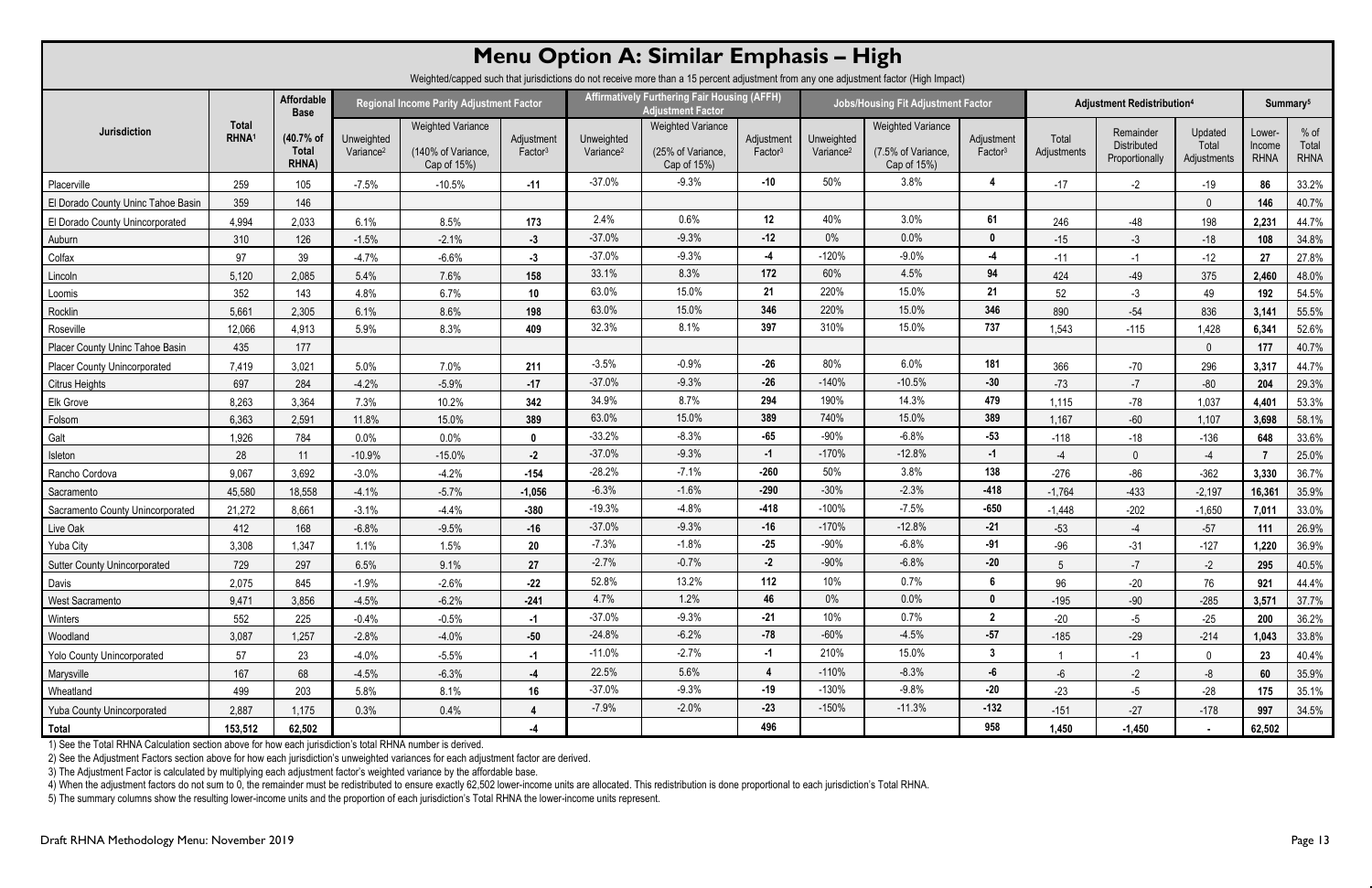|                                     |                            |                                    |                                            | Weighted/capped such that jurisdictions do not receive more than a 10 percent adjustment from any one adjustment factor (Moderate Impact) |                                   |                                     | Menu Option B: Similar Emphasis - Moderate                                      |                                   |                                     |                                                             |                                   |                      |                                            |                                 |                                 |                                |
|-------------------------------------|----------------------------|------------------------------------|--------------------------------------------|-------------------------------------------------------------------------------------------------------------------------------------------|-----------------------------------|-------------------------------------|---------------------------------------------------------------------------------|-----------------------------------|-------------------------------------|-------------------------------------------------------------|-----------------------------------|----------------------|--------------------------------------------|---------------------------------|---------------------------------|--------------------------------|
|                                     |                            | Affordable<br><b>Base</b>          |                                            | <b>Regional Income Parity Adjustment Factor</b>                                                                                           |                                   |                                     | <b>Affirmatively Furthering Fair Housing (AFFH)</b><br><b>Adjustment Factor</b> |                                   |                                     | <b>Jobs/Housing Fit Adjustment Factor</b>                   |                                   |                      | Adjustment Redistribution <sup>4</sup>     |                                 |                                 | Summary <sup>5</sup>           |
| Jurisdiction                        | Total<br>RHNA <sup>1</sup> | (40.7% of<br><b>Total</b><br>RHNA) | <b>Unweighted</b><br>Variance <sup>2</sup> | <b>Weighted Variance</b><br>(85% of Variance,<br>Cap of 10%)                                                                              | Adjustment<br>Factor <sup>3</sup> | Unweighted<br>Variance <sup>2</sup> | <b>Weighted Variance</b><br>(15% of Variance,<br>Cap of 10%)                    | Adjustment<br>Factor <sup>3</sup> | Unweighted<br>Variance <sup>2</sup> | <b>Weighted Variance</b><br>(5% of Variance,<br>Cap of 10%) | Adjustment<br>Factor <sup>3</sup> | Total<br>Adjustments | Remainder<br>Distributed<br>Proportionally | Updated<br>Total<br>Adjustments | Lower-<br>Income<br><b>RHNA</b> | $%$ of<br>Total<br><b>RHNA</b> |
| Placerville                         | 259                        | 105                                | $-7.5%$                                    | $-6.4%$                                                                                                                                   | $-7$                              | $-37.0%$                            | $-5.6%$                                                                         | -6                                | 50%                                 | 2.5%                                                        | 3                                 | -10                  | $-2$                                       | $-12$                           | 93                              | 35.9%                          |
| El Dorado County Uninc Tahoe Basin  | 359                        | 146                                |                                            |                                                                                                                                           |                                   |                                     |                                                                                 |                                   |                                     |                                                             |                                   |                      |                                            | $\Omega$                        | 146                             | 40.7%                          |
| El Dorado County Unincorporated     | 4,994                      | 2,033                              | 6.1%                                       | 5.2%                                                                                                                                      | 105                               | 2.4%                                | 0.4%                                                                            | $\overline{7}$                    | 40%                                 | 2.0%                                                        | 41                                | 153                  | $-32$                                      | 121                             | 2,154                           | 43.1%                          |
| Auburn                              | 310                        | 126                                | $-1.5%$                                    | $-1.3%$                                                                                                                                   | $-2$                              | $-37.0%$                            | $-5.6%$                                                                         | $-7$                              | $0\%$                               | 0.0%                                                        | $\mathbf{0}$                      | -9                   | $-2$                                       | $-11$                           | 115                             | 37.1%                          |
| Colfax                              | 97                         | 39                                 | $-4.7%$                                    | $-4.0%$                                                                                                                                   | $-2$                              | $-37.0%$                            | $-5.6%$                                                                         | $-2$                              | $-120%$                             | $-6.0%$                                                     | $-2$                              | $-6$                 | $-1$                                       | $-7$                            | 32 <sub>2</sub>                 | 33.0%                          |
| Lincoln                             | 5,120                      | 2,085                              | 5.4%                                       | 4.6%                                                                                                                                      | 96                                | 33.1%                               | 5.0%                                                                            | 103                               | 60%                                 | 3.0%                                                        | 63                                | 262                  | $-33$                                      | 229                             | 2,314                           | 45.2%                          |
| Loomis                              | 352                        | 143                                | 4.8%                                       | 4.1%                                                                                                                                      | 6                                 | 63.0%                               | 9.5%                                                                            | 14                                | 220%                                | 10.0%                                                       | 14                                | 34                   | $-2$                                       | 32                              | 175                             | 49.7%                          |
| Rocklin                             | 5,661                      | 2,305                              | 6.1%                                       | 5.2%                                                                                                                                      | 120                               | 63.0%                               | 9.5%                                                                            | 218                               | 220%                                | 10.0%                                                       | 231                               | 569                  | $-37$                                      | 532                             | 2,837                           | 50.1%                          |
| Roseville                           | 12,066                     | 4,913                              | 5.9%                                       | 5.1%                                                                                                                                      | 248                               | 32.3%                               | 4.8%                                                                            | 238                               | 310%                                | 10.0%                                                       | 491                               | 977                  | $-78$                                      | 899                             | 5,812                           | 48.2%                          |
| Placer County Uninc Tahoe Basin     | 435                        | 177                                |                                            |                                                                                                                                           |                                   |                                     |                                                                                 |                                   |                                     |                                                             |                                   |                      |                                            | $\Omega$                        | 177                             | 40.7%                          |
| <b>Placer County Unincorporated</b> | 7,419                      | 3,021                              | 5.0%                                       | 4.2%                                                                                                                                      | 128                               | $-3.5%$                             | $-0.5%$                                                                         | -16                               | 80%                                 | 4.0%                                                        | 121                               | 233                  | -48                                        | 185                             | 3,206                           | 43.2%                          |
| <b>Citrus Heights</b>               | 697                        | 284                                | $-4.2%$                                    | $-3.6%$                                                                                                                                   | $-10$                             | $-37.0%$                            | $-5.6%$                                                                         | $-16$                             | $-140%$                             | $-7.0%$                                                     | $-20$                             | $-46$                | $-4$                                       | $-50$                           | 234                             | 33.6%                          |
| Elk Grove                           | 8,263                      | 3,364                              | 7.3%                                       | 6.2%                                                                                                                                      | 208                               | 34.9%                               | 5.2%                                                                            | 176                               | 190%                                | 9.5%                                                        | 320                               | 704                  | $-53$                                      | 651                             | 4,015                           | 48.6%                          |
| Folsom                              | 6,363                      | 2,591                              | 11.8%                                      | 10.0%                                                                                                                                     | 259                               | 63.0%                               | 9.5%                                                                            | 245                               | 740%                                | 10.0%                                                       | 259                               | 763                  | -41                                        | 722                             | 3,313                           | 52.1%                          |
| Galt                                | 1,926                      | 784                                | 0.0%                                       | 0.0%                                                                                                                                      | $\boldsymbol{0}$                  | $-33.2%$                            | $-5.0%$                                                                         | $-39$                             | $-90%$                              | $-4.5%$                                                     | $-35$                             | $-74$                | $-12$                                      | $-86$                           | 698                             | 36.2%                          |
| Isleton                             | 28                         | 11                                 | $-10.9%$                                   | $-9.2%$                                                                                                                                   | $-1$                              | $-37.0%$                            | $-5.6%$                                                                         | $-1$                              | $-170%$                             | $-8.5%$                                                     | $-1$                              | $-3$                 | $\mathbf{0}$                               | $-3$                            |                                 | 28.6%                          |
| Rancho Cordova                      | 9,067                      | 3,692                              | $-3.0%$                                    | $-2.5%$                                                                                                                                   | $-93$                             | $-28.2%$                            | $-4.2%$                                                                         | $-156$                            | 50%                                 | 2.5%                                                        | 92                                | $-157$               | $-58$                                      | $-215$                          | 3,477                           | 38.3%                          |
| Sacramento                          | 45,580                     | 18,558                             | $-4.1%$                                    | $-3.5%$                                                                                                                                   | $-641$                            | $-6.3%$                             | $-0.9%$                                                                         | $-174$                            | $-30%$                              | $-1.5%$                                                     | $-278$                            | $-1,093$             | $-293$                                     | $-1,386$                        | 17,172                          | 37.7%                          |
| Sacramento County Unincorporated    | 21,272                     | 8,661                              | $-3.1%$                                    | $-2.7%$                                                                                                                                   | $-230$                            | $-19.3%$                            | $-2.9%$                                                                         | $-251$                            | $-100%$                             | $-5.0%$                                                     | $-433$                            | $-914$               | $-137$                                     | $-1,051$                        | 7,610                           | 35.8%                          |
| Live Oak                            | 412                        | 168                                | $-6.8%$                                    | $-5.8%$                                                                                                                                   | $-10$                             | $-37.0%$                            | $-5.6%$                                                                         | -9                                | $-170%$                             | $-8.5%$                                                     | $-14$                             | $-33$                | $-3$                                       | $-36$                           | 132                             | 32.0%                          |
| <b>Yuba City</b>                    | 3,308                      | 1,347                              | $1.1\%$                                    | 0.9%                                                                                                                                      | 12                                | $-7.3\%$                            | $-1.1\%$                                                                        | $-15$                             | -90%                                | $-4.5\%$                                                    | -61                               | -64                  | $-21$                                      | $-85$                           | 1,262                           | 38.1%                          |
| Sutter County Unincorporated        | 729                        | 297                                | 6.5%                                       | 5.5%                                                                                                                                      | 16                                | $-2.7%$                             | $-0.4%$                                                                         | $-1$                              | $-90%$                              | $-4.5%$                                                     | $-13$                             | $2^{\circ}$          | $-5$                                       | $-3$                            | 294                             | 40.3%                          |
| Davis                               | 2,075                      | 845                                | $-1.9%$                                    | $-1.6%$                                                                                                                                   | $-13$                             | 52.8%                               | 7.9%                                                                            | 67                                | 10%                                 | 0.5%                                                        | 4                                 | 58                   | $-13$                                      | 45                              | 890                             | 42.9%                          |
| West Sacramento                     | 9,471                      | 3,856                              | $-4.5%$                                    | $-3.8%$                                                                                                                                   | $-146$                            | 4.7%                                | 0.7%                                                                            | 27                                | $0\%$                               | 0.0%                                                        | $\mathbf{0}$                      | $-119$               | $-61$                                      | $-180$                          | 3,676                           | 38.8%                          |
| Winters                             | 552                        | 225                                | $-0.4%$                                    | $-0.3%$                                                                                                                                   | $-1$                              | $-37.0%$                            | $-5.6%$                                                                         | $-12$                             | 10%                                 | 0.5%                                                        |                                   | $-12$                | $-4$                                       | $-16$                           | 209                             | 37.9%                          |
| Woodland                            | 3,087                      | 1,257                              | $-2.8%$                                    | $-2.4%$                                                                                                                                   | $-30$                             | $-24.8%$                            | $-3.7%$                                                                         | $-47$                             | $-60%$                              | $-3.0%$                                                     | $-38$                             | $-115$               | $-20$                                      | $-135$                          | 1,122                           | 36.3%                          |
| <b>Yolo County Unincorporated</b>   | 57                         | 23                                 | $-4.0%$                                    | $-3.4%$                                                                                                                                   | $-1$                              | $-11.0\%$                           | $-1.6%$                                                                         | $\mathbf 0$                       | 210%                                | 10.0%                                                       | $2^{\circ}$                       |                      | $\mathbf 0$                                |                                 | 24                              | 42.1%                          |
| Marysville                          | 167                        | 68                                 | $-4.5%$                                    | $-3.8%$                                                                                                                                   | $-3$                              | 22.5%                               | 3.4%                                                                            | $\overline{2}$                    | $-110%$                             | $-5.5%$                                                     | -4                                | $-5$                 | $-1$                                       | -6                              | 62                              | 37.1%                          |
| Wheatland                           | 499                        | 203                                | 5.8%                                       | 4.9%                                                                                                                                      | 10                                | $-37.0%$                            | $-5.6%$                                                                         | $-11$                             | $-130%$                             | $-6.5%$                                                     | $-13$                             | $-14$                | $-3$                                       | $-17$                           | 186                             | 37.3%                          |
| Yuba County Unincorporated          | 2,887                      | 1,175                              | 0.3%                                       | 0.2%                                                                                                                                      | 3                                 | $-7.9%$                             | $-1.2%$                                                                         | $-14$                             | $-150%$                             | $-7.5%$                                                     | $-88$                             | $-99$                | $-19$                                      | $-118$                          | 1,057                           | 36.6%                          |
| Total                               | 153,512                    | 62,502                             |                                            |                                                                                                                                           | 21                                |                                     |                                                                                 | 320                               |                                     |                                                             | 642                               | 983                  | $-983$                                     |                                 | 62,502                          |                                |

2) See the Adjustment Factors section above for how each jurisdiction's unweighted variances for each adjustment factor are derived.

3) The Adjustment Factor is calculated by multiplying each adjustment factor's weighted variance by the affordable base.

4) When the adjustment factors do not sum to 0, the remainder must be redistributed to ensure exactly 62,502 lower-income units are allocated. This redistribution is done proportional to each jurisdiction's Total RHNA.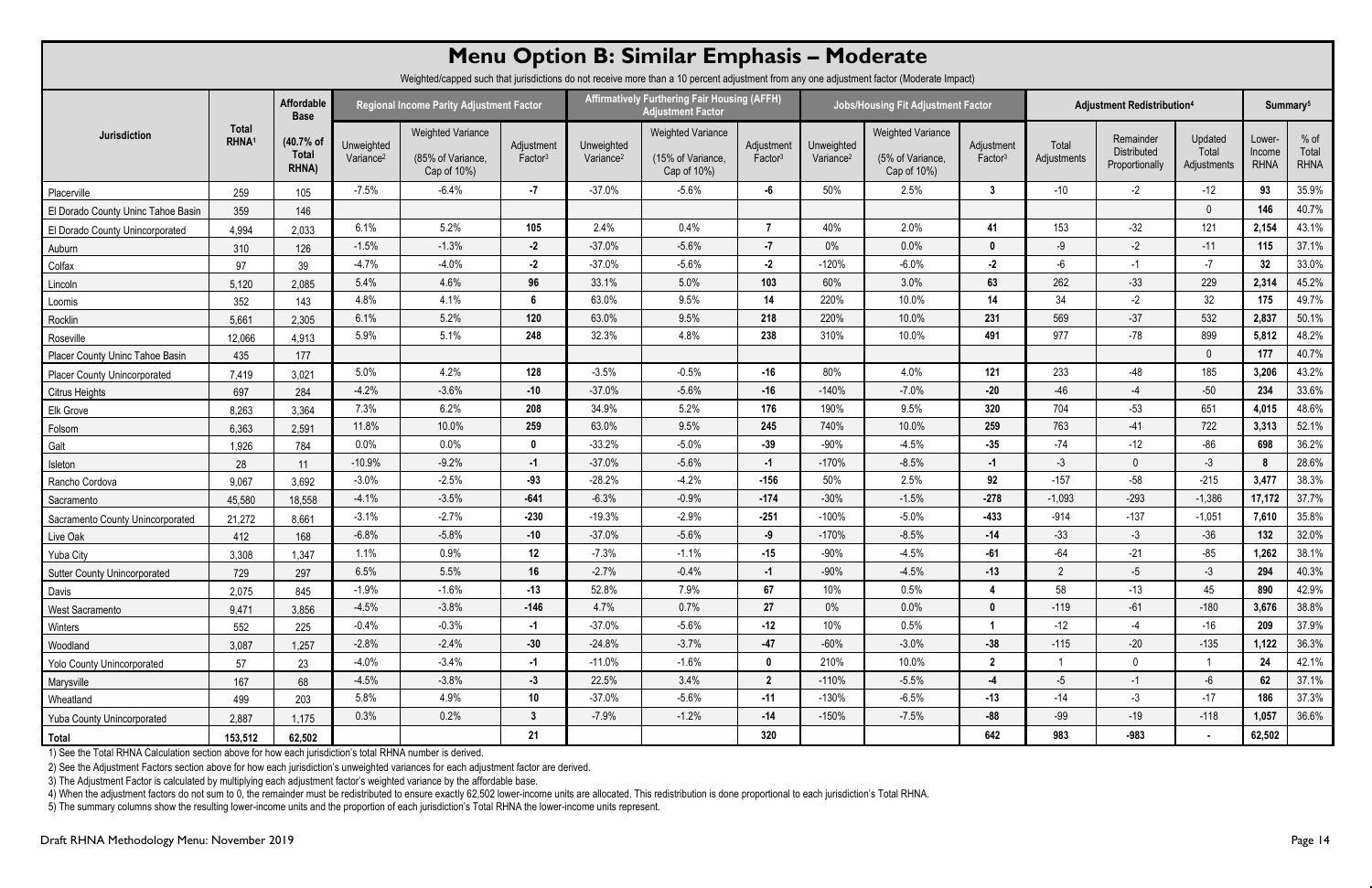|                                     |                             |                                            |                                     | Menu Option C (Staff Recommendation): Reduced Emphasis on Regional Income Parity |                                   |                                     | Regional Income Parity weighted/capped as Moderate Impact, AFFH and Jobs Housing Fit weighted/capped as High Impact |                                   |                                     |                                                               |                                   |                                        |                                            |                                 |                                 |                                |
|-------------------------------------|-----------------------------|--------------------------------------------|-------------------------------------|----------------------------------------------------------------------------------|-----------------------------------|-------------------------------------|---------------------------------------------------------------------------------------------------------------------|-----------------------------------|-------------------------------------|---------------------------------------------------------------|-----------------------------------|----------------------------------------|--------------------------------------------|---------------------------------|---------------------------------|--------------------------------|
|                                     |                             | Affordable<br><b>Base</b>                  |                                     | <b>Regional Income Parity Adjustment Factor</b>                                  |                                   |                                     | <b>Affirmatively Furthering Fair Housing (AFFH)</b><br><b>Adjustment Factor</b>                                     |                                   |                                     | <b>Jobs/Housing Fit Adjustment Factor</b>                     |                                   | Adjustment Redistribution <sup>4</sup> |                                            |                                 | Summary <sup>5</sup>            |                                |
| Jurisdiction                        | <b>Total</b><br><b>RHNA</b> | (40.7% of<br><b>Total</b><br><b>RHNA</b> ) | Unweighted<br>Variance <sup>2</sup> | <b>Weighted Variance</b><br>(85% of Variance,<br>Cap of 10%)                     | Adjustment<br>Factor <sup>3</sup> | Unweighted<br>Variance <sup>2</sup> | <b>Weighted Variance</b><br>(25% of Variance,<br>Cap of 15%)                                                        | Adjustment<br>Factor <sup>3</sup> | Unweighted<br>Variance <sup>2</sup> | <b>Weighted Variance</b><br>(7.5% of Variance,<br>Cap of 15%) | Adjustment<br>Factor <sup>3</sup> | Total<br>Adjustments                   | Remainder<br>Distributed<br>Proportionally | Updated<br>Total<br>Adjustments | Lower-<br>Income<br><b>RHNA</b> | $%$ of<br>Total<br><b>RHNA</b> |
| Placerville                         | 259                         | 105                                        | $-7.5%$                             | $-6.4%$                                                                          | $-7$                              | $-37.0%$                            | $-9.3%$                                                                                                             | $-10$                             | 50%                                 | 3.8%                                                          |                                   | $-13$                                  | $-2$                                       | $-15$                           | 90                              | 34.7%                          |
| El Dorado County Uninc Tahoe Basin  | 359                         | 146                                        |                                     |                                                                                  |                                   |                                     |                                                                                                                     |                                   |                                     |                                                               |                                   |                                        |                                            | $\Omega$                        | 146                             | 40.7%                          |
| El Dorado County Unincorporated     | 4,994                       | 2,033                                      | 6.1%                                | 5.2%                                                                             | 105                               | 2.4%                                | 0.6%                                                                                                                | 12                                | 40%                                 | 3.0%                                                          | 61                                | 178                                    | -48                                        | 130                             | 2,163                           | 43.3%                          |
| Auburn                              | 310                         | 126                                        | $-1.5%$                             | $-1.3%$                                                                          | $-2$                              | $-37.0%$                            | $-9.3%$                                                                                                             | $-12$                             | $0\%$                               | 0.0%                                                          | $\mathbf{0}$                      | $-14$                                  | $-3$                                       | $-17$                           | 109                             | 35.2%                          |
| Colfax                              | 97                          | 39                                         | $-4.7%$                             | $-4.0%$                                                                          | $-2$                              | $-37.0%$                            | $-9.3%$                                                                                                             | $-4$                              | $-120%$                             | $-9.0%$                                                       | $-4$                              | $-10$                                  | $-1$                                       | $-11$                           | 28                              | 28.9%                          |
| Lincoln                             | 5,120                       | 2,085                                      | 5.4%                                | 4.6%                                                                             | 96                                | 33.1%                               | 8.3%                                                                                                                | 172                               | 60%                                 | 4.5%                                                          | 94                                | 362                                    | $-49$                                      | 313                             | 2,398                           | 46.8%                          |
| Loomis                              | 352                         | 143                                        | 4.8%                                | 4.1%                                                                             | 6                                 | 63.0%                               | 15.0%                                                                                                               | 21                                | 220%                                | 15.0%                                                         | 21                                | 48                                     | $-3$                                       | 45                              | 188                             | 53.4%                          |
| Rocklin                             | 5,661                       | 2,305                                      | 6.1%                                | 5.2%                                                                             | 120                               | 63.0%                               | 15.0%                                                                                                               | 346                               | 220%                                | 15.0%                                                         | 346                               | 812                                    | $-55$                                      | 757                             | 3,062                           | 54.1%                          |
| Roseville                           | 12,066                      | 4,913                                      | 5.9%                                | 5.1%                                                                             | 248                               | 32.3%                               | 8.1%                                                                                                                | 397                               | 310%                                | 15.0%                                                         | 737                               | 1,382                                  | $-117$                                     | 1,265                           | 6,178                           | 51.2%                          |
| Placer County Uninc Tahoe Basin     | 435                         | 177                                        |                                     |                                                                                  |                                   |                                     |                                                                                                                     |                                   |                                     |                                                               |                                   |                                        |                                            | $\cup$                          | 177                             | 40.7%                          |
| <b>Placer County Unincorporated</b> | 7,419                       | 3,021                                      | 5.0%                                | 4.2%                                                                             | 128                               | $-3.5%$                             | $-0.9%$                                                                                                             | $-26$                             | 80%                                 | 6.0%                                                          | 181                               | 283                                    | $-72$                                      | 211                             | 3,232                           | 43.6%                          |
| <b>Citrus Heights</b>               | 697                         | 284                                        | $-4.2%$                             | $-3.6%$                                                                          | $-10$                             | $-37.0%$                            | $-9.3%$                                                                                                             | $-26$                             | $-140%$                             | $-10.5%$                                                      | $-30$                             | $-66$                                  | $-7$                                       | $-73$                           | 211                             | 30.3%                          |
| <b>Elk Grove</b>                    | 8,263                       | 3,364                                      | 7.3%                                | 6.2%                                                                             | 208                               | 34.9%                               | 8.7%                                                                                                                | 294                               | 190%                                | 14.3%                                                         | 479                               | 981                                    | $-80$                                      | 901                             | 4,265                           | 51.6%                          |
| Folsom                              | 6,363                       | 2,591                                      | 11.8%                               | 10.0%                                                                            | 259                               | 63.0%                               | 15.0%                                                                                                               | 389                               | 740%                                | 15.0%                                                         | 389                               | 1,037                                  | $-61$                                      | 976                             | 3,567                           | 56.1%                          |
| Galt                                | 1,926                       | 784                                        | $0.0\%$                             | 0.0%                                                                             | $\mathbf{0}$                      | $-33.2%$                            | $-8.3%$                                                                                                             | -65                               | $-90%$                              | $-6.8%$                                                       | $-53$                             | $-118$                                 | $-19$                                      | $-137$                          | 647                             | 33.6%                          |
| Isleton                             | 28                          | 11                                         | $-10.9%$                            | $-9.2%$                                                                          | $-1$                              | $-37.0%$                            | $-9.3%$                                                                                                             | $-1$                              | $-170%$                             | $-12.8%$                                                      | $-1$                              | $-3$                                   | $\Omega$                                   | $-3$                            |                                 | 28.6%                          |
| Rancho Cordova                      | 9,067                       | 3,692                                      | $-3.0%$                             | $-2.5%$                                                                          | $-93$                             | $-28.2%$                            | $-7.1%$                                                                                                             | $-260$                            | 50%                                 | 3.8%                                                          | 138                               | $-215$                                 | $-88$                                      | $-303$                          | 3,389                           | 37.4%                          |
| Sacramento                          | 45,580                      | 18,558                                     | $-4.1%$                             | $-3.5%$                                                                          | $-641$                            | $-6.3%$                             | $-1.6%$                                                                                                             | $-290$                            | $-30%$                              | $-2.3%$                                                       | $-418$                            | $-1,349$                               | $-440$                                     | $-1,789$                        | 16,769                          | 36.8%                          |
| Sacramento County Unincorporated    | 21,272                      | 8,661                                      | $-3.1%$                             | $-2.7%$                                                                          | $-230$                            | $-19.3%$                            | $-4.8%$                                                                                                             | $-418$                            | $-100%$                             | $-7.5%$                                                       | $-650$                            | $-1,298$                               | $-205$                                     | $-1,503$                        | 7,158                           | 33.6%                          |
| Live Oak                            | 412                         | 168                                        | $-6.8%$                             | $-5.8%$                                                                          | $-10$                             | $-37.0%$                            | $-9.3%$                                                                                                             | $-16$                             | $-170%$                             | $-12.8%$                                                      | $-21$                             | $-47$                                  | $-4$                                       | $-51$                           | 117                             | 28.4%                          |
| Yuba City                           | 3,308                       | 1,347                                      | 1.1%                                | 0.9%                                                                             | 12                                | $-7.3%$                             | $-1.8%$                                                                                                             | -25                               | -90%                                | $-6.8%$                                                       | -91                               | $-104$                                 | $-32$                                      | $-136$                          | 1,211                           | 36.6%                          |
| Sutter County Unincorporated        | 729                         | 297                                        | 6.5%                                | 5.5%                                                                             | 16                                | $-2.7%$                             | $-0.7%$                                                                                                             | $-2$                              | -90%                                | $-6.8%$                                                       | $-20$                             | -6                                     | $-7$                                       | $-13$                           | 284                             | 39.0%                          |
| Davis                               | 2,075                       | 845                                        | $-1.9%$                             | $-1.6%$                                                                          | $-13$                             | 52.8%                               | 13.2%                                                                                                               | 112                               | 10%                                 | 0.7%                                                          | 6                                 | 105                                    | $-20$                                      | 85                              | 930                             | 44.8%                          |
| West Sacramento                     | 9,471                       | 3,856                                      | $-4.5%$                             | $-3.8%$                                                                          | $-146$                            | 4.7%                                | 1.2%                                                                                                                | 46                                | $0\%$                               | 0.0%                                                          | $\mathbf{0}$                      | $-100$                                 | $-91$                                      | $-191$                          | 3,665                           | 38.7%                          |
| Winters                             | 552                         | 225                                        | $-0.4%$                             | $-0.3%$                                                                          | $-1$                              | $-37.0%$                            | $-9.3%$                                                                                                             | -21                               | 10%                                 | 0.7%                                                          | $2^{\circ}$                       | $-20$                                  | $-5$                                       | $-25$                           | 200                             | 36.2%                          |
| Woodland                            | 3,087                       | 1,257                                      | $-2.8%$                             | $-2.4%$                                                                          | $-30$                             | $-24.8%$                            | $-6.2%$                                                                                                             | -78                               | $-60%$                              | $-4.5%$                                                       | $-57$                             | $-165$                                 | $-30$                                      | $-195$                          | 1,062                           | 34.4%                          |
| <b>Yolo County Unincorporated</b>   | 57                          | 23                                         | $-4.0%$                             | $-3.4%$                                                                          | $-1$                              | $-11.0%$                            | $-2.7%$                                                                                                             | $-1$                              | 210%                                | 15.0%                                                         | $3\phantom{a}$                    |                                        | $-1$                                       | $\mathbf 0$                     | 23                              | 40.4%                          |
| Marysville                          | 167                         | 68                                         | $-4.5%$                             | $-3.8%$                                                                          | $-3$                              | 22.5%                               | 5.6%                                                                                                                | $\overline{4}$                    | $-110%$                             | $-8.3%$                                                       | -6                                | $-5$                                   | $-2$                                       | $-7$                            | 61                              | 36.5%                          |
| Wheatland                           | 499                         | 203                                        | 5.8%                                | 4.9%                                                                             | 10                                | $-37.0%$                            | $-9.3%$                                                                                                             | $-19$                             | $-130%$                             | $-9.8%$                                                       | $-20$                             | $-29$                                  | $-5$                                       | $-34$                           | 169                             | 33.9%                          |
| <b>Yuba County Unincorporated</b>   | 2,887                       | 1,175                                      | 0.3%                                | 0.2%                                                                             | $\mathbf{3}$                      | $-7.9%$                             | $-2.0%$                                                                                                             | $-23$                             | $-150%$                             | $-11.3%$                                                      | $-132$                            | $-152$                                 | $-28$                                      | $-180$                          | 995                             | 34.5%                          |
| Total                               | 153,512                     | 62,502                                     |                                     |                                                                                  | 21                                |                                     |                                                                                                                     | 496                               |                                     |                                                               | 958                               | 1,475                                  | $-1,475$                                   |                                 | 62,502                          |                                |

2) See the Adjustment Factors section above for how each jurisdiction's unweighted variances for each adjustment factor are derived.

3) The Adjustment Factor is calculated by multiplying each adjustment factor's weighted variance by the affordable base, which is 40.7% of each jurisdiction's Total RHNA.

4) When the adjustment factors do not sum to 0, the remainder must be redistributed to ensure exactly 62,502 lower-income units are allocated. This redistribution is done proportional to each jurisdiction's Total RHNA.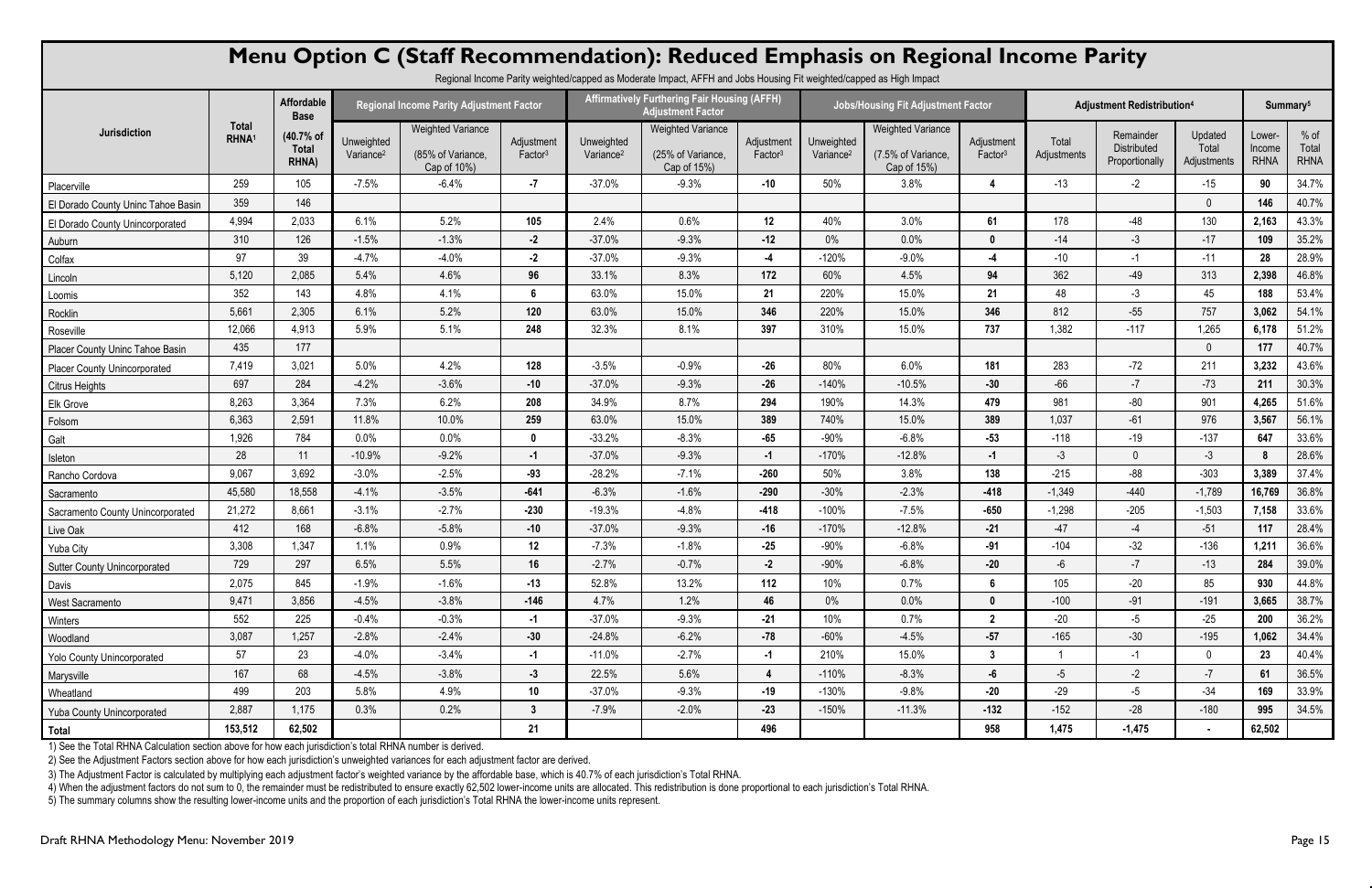|                                                                                                                                                               | <b>Menu Option D: Jobs Housing Fit Emphasis</b> |                                           |                                     |                                                              |                                   |                                     |                                                                                                                              |                                   |                                     |                                                               |                                   |                      |                                            |                                |                                 |                                |
|---------------------------------------------------------------------------------------------------------------------------------------------------------------|-------------------------------------------------|-------------------------------------------|-------------------------------------|--------------------------------------------------------------|-----------------------------------|-------------------------------------|------------------------------------------------------------------------------------------------------------------------------|-----------------------------------|-------------------------------------|---------------------------------------------------------------|-----------------------------------|----------------------|--------------------------------------------|--------------------------------|---------------------------------|--------------------------------|
| Regional income parity and AFFH weighted/capped as Moderate Impact, Jobs Housing Fit weighted/capped as High Impact<br>Adjustment Redistribution <sup>4</sup> |                                                 |                                           |                                     |                                                              |                                   |                                     |                                                                                                                              |                                   |                                     |                                                               |                                   |                      |                                            |                                |                                 |                                |
|                                                                                                                                                               |                                                 | Affordable<br><b>Base</b>                 |                                     | <b>Regional Income Parity Adjustment Factor</b>              |                                   |                                     | <b>Affirmatively Furthering Fair Housing (AFFH)</b><br><b>Jobs/Housing Fit Adjustment Factor</b><br><b>Adjustment Factor</b> |                                   |                                     |                                                               |                                   |                      | Summary <sup>5</sup>                       |                                |                                 |                                |
| Jurisdiction                                                                                                                                                  | <b>Total</b><br>RHNA <sup>1</sup>               | (40.7% of<br><b>Total</b><br><b>RHNA)</b> | Unweighted<br>Variance <sup>2</sup> | <b>Weighted Variance</b><br>(85% of Variance,<br>Cap of 10%) | Adjustment<br>Factor <sup>3</sup> | Unweighted<br>Variance <sup>2</sup> | <b>Weighted Variance</b><br>(15% of Variance,<br>Cap of 10%)                                                                 | Adjustment<br>Factor <sup>3</sup> | Unweighted<br>Variance <sup>2</sup> | <b>Weighted Variance</b><br>(7.5% of Variance,<br>Cap of 15%) | Adjustment<br>Factor <sup>3</sup> | Total<br>Adjustments | Remainder<br>Distributed<br>Proportionally | Updated<br>Total<br>Adjustment | Lower-<br>Income<br><b>RHNA</b> | $%$ of<br>Total<br><b>RHNA</b> |
| Placerville                                                                                                                                                   | 259                                             | 105                                       | $-7.5%$                             | $-6.4%$                                                      | $-7$                              | $-37.0%$                            | $-5.6%$                                                                                                                      | -6                                | 50%                                 | 3.8%                                                          | 4                                 | -9                   | $-2$                                       | $-11$                          | 94                              | 36.3%                          |
| El Dorado County Uninc Tahoe Basin                                                                                                                            | 359                                             | 146                                       |                                     |                                                              |                                   |                                     |                                                                                                                              |                                   |                                     |                                                               |                                   |                      |                                            | $\Omega$                       | 146                             | 40.7%                          |
| El Dorado County Unincorporated                                                                                                                               | 4,994                                           | 2,033                                     | 6.1%                                | 5.2%                                                         | 105                               | 2.4%                                | 0.4%                                                                                                                         | $\overline{7}$                    | 40%                                 | 3.0%                                                          | 61                                | 173                  | $-42$                                      | 131                            | 2,164                           | 43.3%                          |
| Auburn                                                                                                                                                        | 310                                             | 126                                       | $-1.5%$                             | $-1.3%$                                                      | $-2$                              | $-37.0%$                            | $-5.6%$                                                                                                                      | $-7$                              | $0\%$                               | 0.0%                                                          | $\mathbf{0}$                      | -9                   | $-3$                                       | $-12$                          | 114                             | 36.8%                          |
| Colfax                                                                                                                                                        | 97                                              | 39                                        | $-4.7%$                             | $-4.0%$                                                      | $-2$                              | $-37.0%$                            | $-5.6%$                                                                                                                      | $-2$                              | $-120%$                             | $-9.0%$                                                       | $-4$                              | -8                   | $-1$                                       | -9                             | 30                              | 30.9%                          |
| Lincoln                                                                                                                                                       | 5,120                                           | 2,085                                     | 5.4%                                | 4.6%                                                         | 96                                | 33.1%                               | 5.0%                                                                                                                         | 103                               | 60%                                 | 4.5%                                                          | 94                                | 293                  | -44                                        | 249                            | 2,334                           | 45.6%                          |
| Loomis                                                                                                                                                        | 352                                             | 143                                       | 4.8%                                | 4.1%                                                         | 6                                 | 63.0%                               | 9.5%                                                                                                                         | 14                                | 220%                                | 15.0%                                                         | 21                                | 41                   | $-3$                                       | 38                             | 181                             | 51.4%                          |
| Rocklin                                                                                                                                                       | 5,661                                           | 2,305                                     | 6.1%                                | 5.2%                                                         | 120                               | 63.0%                               | 9.5%                                                                                                                         | 218                               | 220%                                | 15.0%                                                         | 346                               | 684                  | $-48$                                      | 636                            | 2,941                           | 52.0%                          |
| Roseville                                                                                                                                                     | 12,066                                          | 4,913                                     | 5.9%                                | 5.1%                                                         | 248                               | 32.3%                               | 4.8%                                                                                                                         | 238                               | 310%                                | 15.0%                                                         | 737                               | 1,223                | $-103$                                     | 1,120                          | 6,033                           | 50.0%                          |
| Placer County Uninc Tahoe Basin                                                                                                                               | 435                                             | 177                                       |                                     |                                                              |                                   |                                     |                                                                                                                              |                                   |                                     |                                                               |                                   |                      |                                            | $\mathbf 0$                    | 177                             | 40.7%                          |
| <b>Placer County Unincorporated</b>                                                                                                                           | 7,419                                           | 3,021                                     | 5.0%                                | 4.2%                                                         | 128                               | $-3.5%$                             | $-0.5%$                                                                                                                      | $-16$                             | 80%                                 | 6.0%                                                          | 181                               | 293                  | $-63$                                      | 230                            | 3,251                           | 43.8%                          |
| <b>Citrus Heights</b>                                                                                                                                         | 697                                             | 284                                       | $-4.2%$                             | $-3.6%$                                                      | $-10$                             | $-37.0%$                            | $-5.6%$                                                                                                                      | $-16$                             | $-140%$                             | $-10.5%$                                                      | $-30$                             | $-56$                | $-6$                                       | $-62$                          | 222                             | 31.9%                          |
| Elk Grove                                                                                                                                                     | 8,263                                           | 3,364                                     | 7.3%                                | 6.2%                                                         | 208                               | 34.9%                               | 5.2%                                                                                                                         | 176                               | 190%                                | 14.3%                                                         | 479                               | 863                  | $-70$                                      | 793                            | 4,157                           | 50.3%                          |
| Folsom                                                                                                                                                        | 6,363                                           | 2,591                                     | 11.8%                               | 10.0%                                                        | 259                               | 63.0%                               | 9.5%                                                                                                                         | 245                               | 740%                                | 15.0%                                                         | 389                               | 893                  | $-54$                                      | 839                            | 3,430                           | 53.9%                          |
| Galt                                                                                                                                                          | 1,926                                           | 784                                       | $0.0\%$                             | 0.0%                                                         | 0                                 | $-33.2%$                            | $-5.0%$                                                                                                                      | -39                               | $-90%$                              | $-6.8%$                                                       | $-53$                             | $-92$                | $-16$                                      | $-108$                         | 676                             | 35.1%                          |
| Isleton                                                                                                                                                       | 28                                              | 11                                        | $-10.9%$                            | $-9.2%$                                                      | $-1$                              | $-37.0%$                            | $-5.6%$                                                                                                                      | $-1$                              | $-170%$                             | $-12.8%$                                                      | $-1$                              | $-3$                 | $\mathbf 0$                                | $-3$                           | -8                              | 28.6%                          |
| Rancho Cordova                                                                                                                                                | 9,067                                           | 3,692                                     | $-3.0%$                             | $-2.5%$                                                      | $-93$                             | $-28.2%$                            | $-4.2%$                                                                                                                      | $-156$                            | 50%                                 | 3.8%                                                          | 138                               | $-111$               | $-77$                                      | $-188$                         | 3,504                           | 38.6%                          |
| Sacramento                                                                                                                                                    | 45,580                                          | 18,558                                    | $-4.1%$                             | $-3.5%$                                                      | $-641$                            | $-6.3%$                             | $-0.9%$                                                                                                                      | $-174$                            | $-30%$                              | $-2.3%$                                                       | $-418$                            | $-1,233$             | $-388$                                     | $-1,621$                       | 16,937                          | 37.2%                          |
| Sacramento County Unincorporated                                                                                                                              | 21,272                                          | 8,661                                     | $-3.1%$                             | $-2.7%$                                                      | $-230$                            | $-19.3%$                            | $-2.9%$                                                                                                                      | $-251$                            | $-100%$                             | $-7.5%$                                                       | $-650$                            | $-1,131$             | $-181$                                     | $-1,312$                       | 7,349                           | 34.5%                          |
| Live Oak                                                                                                                                                      | 412                                             | 168                                       | $-6.8%$                             | $-5.8%$                                                      | $-10$                             | $-37.0%$                            | $-5.6%$                                                                                                                      | $-9$                              | $-170%$                             | $-12.8%$                                                      | $-21$                             | $-40$                | $-4$                                       | $-44$                          | 124                             | 30.1%                          |
| Yuba City                                                                                                                                                     | 3,308                                           | 1,347                                     | 1.1%                                | 0.9%                                                         | 12                                | $-7.3%$                             | $-1.1%$                                                                                                                      | $-15$                             | $-90%$                              | $-6.8%$                                                       | -91                               | -94                  | $-28$                                      | $-122$                         | 1,225                           | 37.0%                          |
| <b>Sutter County Unincorporated</b>                                                                                                                           | 729                                             | 297                                       | 6.5%                                | 5.5%                                                         | 16                                | $-2.7%$                             | $-0.4%$                                                                                                                      | $-1$                              | $-90%$                              | $-6.8%$                                                       | $-20$                             | $-5$                 | -6                                         | $-11$                          | 286                             | 39.2%                          |
| Davis                                                                                                                                                         | 2,075                                           | 845                                       | $-1.9%$                             | $-1.6%$                                                      | $-13$                             | 52.8%                               | 7.9%                                                                                                                         | 67                                | 10%                                 | 0.7%                                                          | $6\overline{6}$                   | 60                   | $-18$                                      | 42                             | 887                             | 42.7%                          |
| West Sacramento                                                                                                                                               | 9,471                                           | 3,856                                     | $-4.5%$                             | $-3.8%$                                                      | $-146$                            | 4.7%                                | 0.7%                                                                                                                         | 27                                | $0\%$                               | 0.0%                                                          | $\mathbf{0}$                      | $-119$               | $-81$                                      | $-200$                         | 3,656                           | 38.6%                          |
| Winters                                                                                                                                                       | 552                                             | 225                                       | $-0.4%$                             | $-0.3%$                                                      | $-1$                              | $-37.0%$                            | $-5.6%$                                                                                                                      | $-12$                             | 10%                                 | 0.7%                                                          | $\overline{2}$                    | $-11$                | $-5$                                       | $-16$                          | 209                             | 37.9%                          |
| Woodland                                                                                                                                                      | 3,087                                           | 1,257                                     | $-2.8%$                             | $-2.4%$                                                      | $-30$                             | $-24.8%$                            | $-3.7%$                                                                                                                      | $-47$                             | -60%                                | $-4.5%$                                                       | $-57$                             | $-134$               | $-26$                                      | $-160$                         | 1,097                           | 35.5%                          |
| <b>Yolo County Unincorporated</b>                                                                                                                             | 57                                              | 23                                        | $-4.0%$                             | $-3.4%$                                                      | $-1$                              | $-11.0%$                            | $-1.6%$                                                                                                                      | $\mathbf{0}$                      | 210%                                | 15.0%                                                         | $3\phantom{a}$                    | $2^{\circ}$          | $\mathbf 0$                                | $\overline{2}$                 | 25                              | 43.9%                          |
| Marysville                                                                                                                                                    | 167                                             | 68                                        | $-4.5%$                             | $-3.8%$                                                      | $-3$                              | 22.5%                               | 3.4%                                                                                                                         | $\overline{2}$                    | $-110%$                             | $-8.3%$                                                       | -6                                | $-7$                 | $-1$                                       | -8                             | 60                              | 35.9%                          |
| Wheatland                                                                                                                                                     | 499                                             | 203                                       | 5.8%                                | 4.9%                                                         | 10                                | $-37.0%$                            | $-5.6%$                                                                                                                      | $-11$                             | $-130%$                             | $-9.8%$                                                       | $-20$                             | $-21$                | $-4$                                       | $-25$                          | 178                             | 35.7%                          |
| <b>Yuba County Unincorporated</b>                                                                                                                             | 2,887                                           | 1,175                                     | 0.3%                                | 0.2%                                                         | $\mathbf{3}$                      | $-7.9%$                             | $-1.2%$                                                                                                                      | $-14$                             | $-150%$                             | $-11.3%$                                                      | $-132$                            | $-143$               | $-25$                                      | $-168$                         | 1,007                           | 34.9%                          |
| Total                                                                                                                                                         | 153,512                                         | 62,502                                    |                                     |                                                              | 21                                |                                     |                                                                                                                              | 320                               |                                     |                                                               | 958                               | 1,299                | $-1,299$                                   |                                | 62,502                          |                                |

2) See the Adjustment Factors section above for how each jurisdiction's unweighted variances for each adjustment factor are derived.

3) The Adjustment Factor is calculated by multiplying each adjustment factor's weighted variance by the affordable base.

4) When the adjustment factors do not sum to 0, the remainder must be redistributed to ensure exactly 62,502 lower-income units are allocated. This redistribution is done proportional to each jurisdiction's Total RHNA.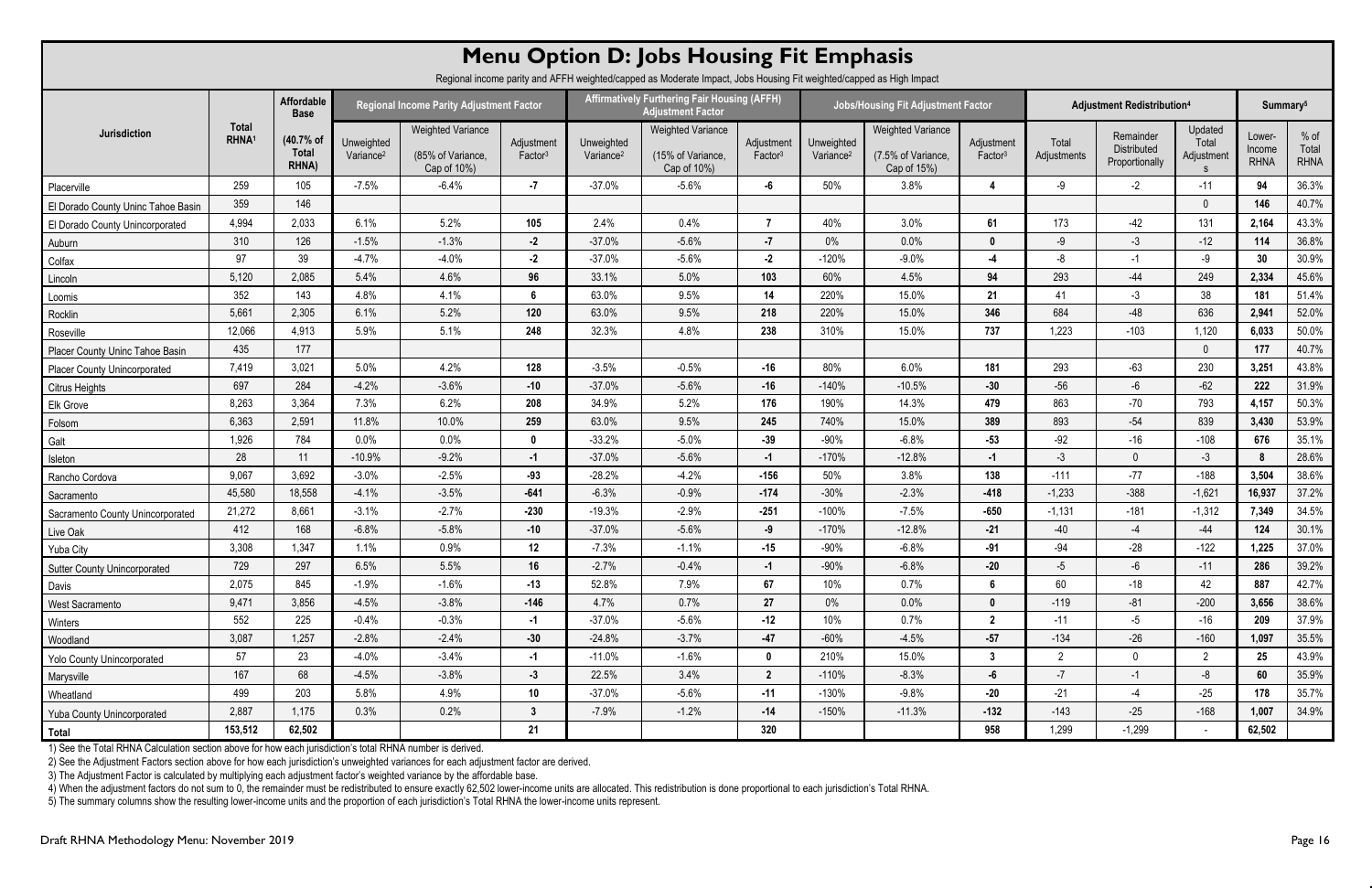| Four Category Breakout Summary of Draft RHNA Methodology Options |                             |                                                                                                                                                                          |                 |                 |                   |                                                                                                                                                                                  |        |                 |                   |                                                                                                                                                                                                   |              |                 |                   |                                                                                                                                                                  |                |          |                   |                    |
|------------------------------------------------------------------|-----------------------------|--------------------------------------------------------------------------------------------------------------------------------------------------------------------------|-----------------|-----------------|-------------------|----------------------------------------------------------------------------------------------------------------------------------------------------------------------------------|--------|-----------------|-------------------|---------------------------------------------------------------------------------------------------------------------------------------------------------------------------------------------------|--------------|-----------------|-------------------|------------------------------------------------------------------------------------------------------------------------------------------------------------------|----------------|----------|-------------------|--------------------|
| Jurisdiction                                                     | <b>Total</b><br><b>RHNA</b> | <b>Similar Emphasis High</b><br>Weighted/capped such that jurisdictions do not receive more than a<br>15 percent adjustment from any one adjustment factor (High Impact) |                 |                 |                   | <b>Similar Emphasis Moderate</b><br>Weighted/capped such that jurisdictions do not receive more than a 10<br>percent adjustment from any one adjustment factor (Moderate Impact) |        |                 |                   | <b>C</b> (Staff Recommendation):<br><b>Reduced Emphasis on Regional Income Parity</b><br>Regional income parity weighted as Moderate Impact, AFFH and<br>Jobs Housing Fit weighted as High Impact |              |                 |                   | D:<br><b>Jobs Housing Fit Emphasis</b><br>Regional income parity and AFFH weighted/capped as Moderate<br>Impact, Jobs Housing Fit weighted/capped as High Impact |                |          |                   |                    |
|                                                                  |                             |                                                                                                                                                                          |                 |                 |                   |                                                                                                                                                                                  |        |                 |                   |                                                                                                                                                                                                   |              |                 |                   |                                                                                                                                                                  |                |          |                   | Lower Income Units |
|                                                                  |                             | Very Low                                                                                                                                                                 | Low             | Moderate        | Above<br>Moderate | Very Low                                                                                                                                                                         | Low    | Moderate        | Above<br>Moderate | Very Low                                                                                                                                                                                          | Low          | Moderate        | Above<br>Moderate | Very Low                                                                                                                                                         | Low            | Moderate | Above<br>Moderate |                    |
|                                                                  |                             | Placerville                                                                                                                                                              | 259             | 54              | 32                | 51                                                                                                                                                                               | 122    | 58              | 35                | 49                                                                                                                                                                                                | 117          | 56              | 34                | 50                                                                                                                                                               | 119            | 59       | 35                | 49                 |
| El Dorado County Uninc Tahoe Basin                               | 359                         | 91                                                                                                                                                                       | 55              | 63              | 150               | 91                                                                                                                                                                               | 55     | 63              | 150               | 91                                                                                                                                                                                                | 55           | 63              | 150               | 91                                                                                                                                                               | 55             | 63       | 150               |                    |
| El Dorado County Unincorporated                                  | 4,994                       | 1,392                                                                                                                                                                    | 839             | 820             | 1,943             | 1,344                                                                                                                                                                            | 810    | 842             | 1,998             | 1,350                                                                                                                                                                                             | 813          | 840             | 1,991             | 1,350                                                                                                                                                            | 814            | 839      | 1,991             |                    |
| Auburn                                                           | 310                         | 67                                                                                                                                                                       | 41              | 60              | 142               | 72                                                                                                                                                                               | 43     | 58              | 137               | 68                                                                                                                                                                                                | 41           | 60              | 141               | 71                                                                                                                                                               | 43             | 58       | 138               |                    |
| Colfax                                                           | 97                          | 17                                                                                                                                                                       | 10 <sup>°</sup> | 21              | 49                | 20                                                                                                                                                                               | 12     | 19              | 46                | 17                                                                                                                                                                                                | 11           | 21              | 48                | 19                                                                                                                                                               | 11             | 20       | 47                |                    |
| Lincoln                                                          | 5,120                       | 1,535                                                                                                                                                                    | 925             | 789             | 1,871             | 1,444                                                                                                                                                                            | 870    | 832             | 1,974             | 1,496                                                                                                                                                                                             | 902          | 807             | 1,915             | 1,456                                                                                                                                                            | 878            | 826      | 1,960             |                    |
| Loomis                                                           | 352                         | 120                                                                                                                                                                      | 72              | 48              | 112               | 109                                                                                                                                                                              | 66     | 52              | 125               | 117                                                                                                                                                                                               | 71           | 49              | 115               | 113                                                                                                                                                              | 68             | 51       | 120               |                    |
| Rocklin                                                          | 5,661                       | 1,960                                                                                                                                                                    | 1,181           | 747             | 1,773             | 1,770                                                                                                                                                                            | 1,067  | 838             | 1,986             | 1,911                                                                                                                                                                                             | 1,151        | 771             | 1,828             | 1,835                                                                                                                                                            | 1,106          | 807      | 1,913             |                    |
| Roseville                                                        | 12,066                      | 3,957                                                                                                                                                                    | 2,384           | 1,698           | 4,027             | 3,626                                                                                                                                                                            | 2,186  | 1,855           | 4,399             | 3,855                                                                                                                                                                                             | 2,323        | 1,746           | 4,142             | 3,764                                                                                                                                                            | 2,269          | 1,789    | 4,244             |                    |
| Placer County Uninc Tahoe Basin                                  | 435                         | 110                                                                                                                                                                      | 67              | 77              | 181               | 111                                                                                                                                                                              | 66     | 77              | 181               | 110                                                                                                                                                                                               | 67           | 77              | 181               | 111                                                                                                                                                              | 66             | 77       | 181               |                    |
| <b>Placer County Unincorporated</b>                              | 7,419                       | 2,070                                                                                                                                                                    | 1,247           | 1,217           | 2,885             | 2,000                                                                                                                                                                            | 1,206  | 1,249           | 2,964             | 2,017                                                                                                                                                                                             | 1,215        | 1,242           | 2,945             | 2,029                                                                                                                                                            | 1,222          | 1,236    | 2,932             |                    |
| <b>Citrus Heights</b>                                            | 697                         | 127                                                                                                                                                                      | 77              | 146             | 347               | 146                                                                                                                                                                              | 88     | 137             | 326               | 132                                                                                                                                                                                               | 79           | 144             | 342               | 139                                                                                                                                                              | 83             | 141      | 334               |                    |
| Elk Grove                                                        | 8,263                       | 2,747                                                                                                                                                                    | 1,654           | 1,145           | 2,717             | 2,505                                                                                                                                                                            | 1,510  | 1,260           | 2,988             | 2,661                                                                                                                                                                                             | 1,604        | 1,186           | 2,812             | 2,594                                                                                                                                                            | 1,563          | 1,218    | 2,888             |                    |
| Folsom                                                           | 6,363                       | 2,307                                                                                                                                                                    | 1,391           | 790             | 1,875             | 2,067                                                                                                                                                                            | 1,246  | 905             | 2,145             | 2,226                                                                                                                                                                                             | 1,341        | 829             | 1,967             | 2,140                                                                                                                                                            | 1,290          | 870      | 2,063             |                    |
| Galt                                                             | 1,926                       | 404                                                                                                                                                                      | 244             | 379             | 899               | 436                                                                                                                                                                              | 262    | 364             | 864               | 404                                                                                                                                                                                               | 243          | 379             | 900               | 422                                                                                                                                                              | 254            | 371      | 879               |                    |
| Isleton                                                          | 28                          | $\overline{4}$                                                                                                                                                           | 3               | 6               | 15                | 5                                                                                                                                                                                | 3      | $6\phantom{1}$  | 14                | 5                                                                                                                                                                                                 | $\mathbf{3}$ | 6               | 14                | 5                                                                                                                                                                | $\mathfrak{Z}$ | 6        | 14                |                    |
| Rancho Cordova                                                   | 9,067                       | 2,078                                                                                                                                                                    | 1,252           | 1,702           | 4,035             | 2,170                                                                                                                                                                            | 1,307  | 1,658           | 3,932             | 2,115                                                                                                                                                                                             | 1,274        | 1,684           | 3,994             | 2,186                                                                                                                                                            | 1,318          | 1,650    | 3,913             |                    |
| Sacramento                                                       | 45,580                      | 10,209                                                                                                                                                                   | 6,152           | 8,666           | 20,553            | 10,715                                                                                                                                                                           | 6,457  | 8,426           | 19,982            | 10,463                                                                                                                                                                                            | 6,306        | 8,545           | 20,266            | 10,568                                                                                                                                                           | 6,369          | 8,495    | 20,148            |                    |
| Sacramento County Unincorporated                                 | 21,272                      | 4,375                                                                                                                                                                    | 2,636           | 4,230           | 10,031            | 4,748                                                                                                                                                                            | 2,862  | 4,052           | 9,610             | 4,466                                                                                                                                                                                             | 2,692        | 4,186           | 9,928             | 4,586                                                                                                                                                            | 2,763          | 4,130    | 9,793             |                    |
| Live Oak                                                         | 412                         | 69                                                                                                                                                                       | 42              | 89              | 212               | 82                                                                                                                                                                               | 50     | 83              | 197               | 73                                                                                                                                                                                                | 44           | 87              | 208               | 77                                                                                                                                                               | 47             | 85       | 203               |                    |
| <b>Yuba City</b>                                                 | 3,308                       | 761                                                                                                                                                                      | 459             | 619             | 1,469             | 788                                                                                                                                                                              | 474    | 607             | 1,439             | 756                                                                                                                                                                                               | 455          | 622             | 1,475             | 764                                                                                                                                                              | 461            | 618      | 1,465             |                    |
| <b>Sutter County Unincorporated</b>                              | 729                         | 184                                                                                                                                                                      | 111             | 129             | 305               | 183                                                                                                                                                                              | 111    | 129             | 306               | 177                                                                                                                                                                                               | 107          | 132             | 313               | 179                                                                                                                                                              | 107            | 131      | 312               |                    |
| Davis                                                            | 2,075                       | 575                                                                                                                                                                      | 346             | 342             | 812               | 555                                                                                                                                                                              | 335    | 351             | 834               | 580                                                                                                                                                                                               | 350          | 340             | 805               | 554                                                                                                                                                              | 333            | 352      | 836               |                    |
| West Sacramento                                                  | 9,471                       | 2,228                                                                                                                                                                    | 1,343           | 1,750           | 4,150             | 2,294                                                                                                                                                                            | 1,382  | 1,719           | 4,076             | 2,287                                                                                                                                                                                             | 1,378        | 1,722           | 4,084             | 2,281                                                                                                                                                            | 1,375          | 1,725    | 4,090             |                    |
| Winters                                                          | 552                         | 125                                                                                                                                                                      | 75              | 104             | 248               | 130                                                                                                                                                                              | 79     | 102             | 241               | 125                                                                                                                                                                                               | 75           | 104             | 248               | 130                                                                                                                                                              | 79             | 102      | 241               |                    |
| Woodland                                                         | 3,087                       | 651                                                                                                                                                                      | 392             | 606             | 1,438             | 700                                                                                                                                                                              | 422    | 583             | 1,382             | 663                                                                                                                                                                                               | 399          | 601             | 1,424             | 684                                                                                                                                                              | 413            | 590      | 1,400             |                    |
| Yolo County Unincorporated                                       | 57                          | 14                                                                                                                                                                       | 9               | 10 <sup>°</sup> | 24                | 15                                                                                                                                                                               | 9      | 10 <sup>°</sup> | 23                | 14                                                                                                                                                                                                | 9            | 10 <sup>1</sup> | 24                | 16                                                                                                                                                               | 9              | 9        | 23                |                    |
| Marysville                                                       | 167                         | 37                                                                                                                                                                       | 23              | 32              | 75                | 39                                                                                                                                                                               | 23     | 31              | 74                | 38                                                                                                                                                                                                | 23           | 31              | 75                | 37                                                                                                                                                               | 23             | 32       | 75                |                    |
| Wheatland                                                        | 499                         | 109                                                                                                                                                                      | 66              | 96              | 228               | 116                                                                                                                                                                              | 70     | 93              | 220               | 105                                                                                                                                                                                               | 64           | 98              | 232               | 111                                                                                                                                                              | 67             | 95       | 226               |                    |
| Yuba County Unincorporated                                       | 2,887                       | 622                                                                                                                                                                      | 375             | 561             | 1,329             | 660                                                                                                                                                                              | 397    | 543             | 1,287             | 621                                                                                                                                                                                               | 374          | 561             | 1,331             | 628                                                                                                                                                              | 379            | 558      | 1,322             |                    |
| <b>Total</b>                                                     | 153,512                     | 38,999                                                                                                                                                                   | 23,503          | 26,993          | 64,017            | 38,999                                                                                                                                                                           | 23,503 | 26,993          | 64,017            | 38,999                                                                                                                                                                                            | 23,503       | 26,993          | 64,017            | 38,999                                                                                                                                                           | 23,503         | 26,993   | 64,017            |                    |

#### Notes: The RHNA methodology options (see the prior four pages) determine how many lower income (very low + low income) units are allocated to each jurisdiction. Since the total RHNA is already known (see the total RHNA Cal units are also known. The lower income and higher income units are broken down into the four RHNA income categories the same way for each jurisdiction. At the regional level, very low income units represent 62.4% of all lo units. These percentages are multiplied by each jurisdiction's final lower income RHNA to yield the number of very low and low income units. Similarly, moderate income units represent 29.7% of the region's higher income un These percentages are multiplied by each jurisdiction's final higher income RHNA to yield the number of moderate and above moderate income units.